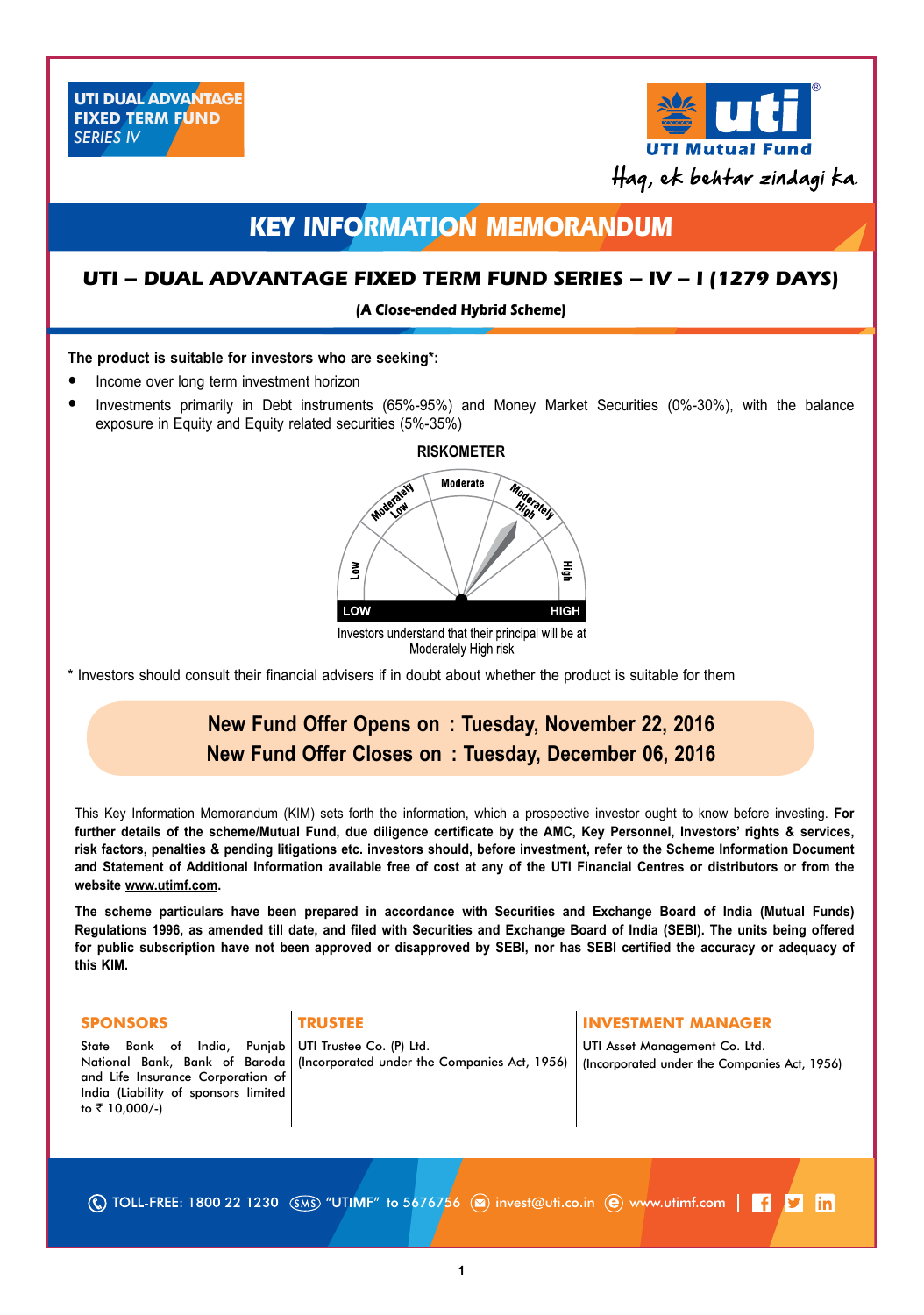# **KEY INFORMATION MEMORANDUM UTI–DUAL Advantage FIXED TERM Fund-Series IV - I (1279 days)**



**(A close-ended Hybrid Scheme)**

| <b>Investment Objective</b>                    |                                                                                                                                                                | The investment objective of the Scheme is to generate income and reduce interest rate volatility by investing in fixed<br>income securities that are maturing on or before the date of maturity of the Scheme and generate capital appreciation by                                                                                                                                                                                                                                                                                                                                        |
|------------------------------------------------|----------------------------------------------------------------------------------------------------------------------------------------------------------------|-------------------------------------------------------------------------------------------------------------------------------------------------------------------------------------------------------------------------------------------------------------------------------------------------------------------------------------------------------------------------------------------------------------------------------------------------------------------------------------------------------------------------------------------------------------------------------------------|
|                                                | investing in equity and equity related instruments.                                                                                                            |                                                                                                                                                                                                                                                                                                                                                                                                                                                                                                                                                                                           |
|                                                | However there is no assurance that the investment objective of the Scheme will be achieved.                                                                    |                                                                                                                                                                                                                                                                                                                                                                                                                                                                                                                                                                                           |
| <b>Type of Plan</b><br><b>Asset Allocation</b> | UTI Dual Advantage Fixed Term Fund - Series IV is a close-ended hybrid scheme with tenure of 1279 days.<br>Asset Allocation (% to NAV):                        |                                                                                                                                                                                                                                                                                                                                                                                                                                                                                                                                                                                           |
| <b>Pattern of the Plan</b>                     | Under normal circumstances, the asset allocation under the Plan will be as below                                                                               |                                                                                                                                                                                                                                                                                                                                                                                                                                                                                                                                                                                           |
|                                                | <b>Types of Instruments</b>                                                                                                                                    | <b>Normal Allocation</b>                                                                                                                                                                                                                                                                                                                                                                                                                                                                                                                                                                  |
|                                                |                                                                                                                                                                | (% of Net Assets)                                                                                                                                                                                                                                                                                                                                                                                                                                                                                                                                                                         |
|                                                | Debt<br>Money Market instruments                                                                                                                               | Minimum - 65%<br>Maximum- 95%<br>Minimum - 0%<br>Maximum-30%                                                                                                                                                                                                                                                                                                                                                                                                                                                                                                                              |
|                                                | Equity & Equity related instruments                                                                                                                            | Minimum - 5%<br>Maximum - 35%                                                                                                                                                                                                                                                                                                                                                                                                                                                                                                                                                             |
|                                                | The Plan will invest in securitized debt up to 25% of the net assets of the Plan.                                                                              |                                                                                                                                                                                                                                                                                                                                                                                                                                                                                                                                                                                           |
|                                                | The Plan shall not invest in ADR/GDR or foreign securities.                                                                                                    |                                                                                                                                                                                                                                                                                                                                                                                                                                                                                                                                                                                           |
|                                                | Exposure to derivatives may be to the extent of 25% of the net assets of the Plan.<br>The Plan does not intend to invest in repo of corporate debt Securities. |                                                                                                                                                                                                                                                                                                                                                                                                                                                                                                                                                                                           |
|                                                | The Plan will not engage in short selling, Credit default swaps and Securities Lending.                                                                        |                                                                                                                                                                                                                                                                                                                                                                                                                                                                                                                                                                                           |
|                                                |                                                                                                                                                                | The Plan is proposed to make investments in debt & money market securities maturing on or before the maturity of                                                                                                                                                                                                                                                                                                                                                                                                                                                                          |
|                                                |                                                                                                                                                                | the Plan. Investment in Equity Derivative instruments will not exceed 25% of the net assets of the Plan. The Plan will<br>only invest in exchange traded options and futures. The Plan may use equity derivatives for such purposes as may be                                                                                                                                                                                                                                                                                                                                             |
|                                                |                                                                                                                                                                | permitted by the Regulations, including for the purpose of hedging and portfolio balancing, based on the opportunities                                                                                                                                                                                                                                                                                                                                                                                                                                                                    |
|                                                | available and subject to guidelines issued by SEBI from time to time.                                                                                          |                                                                                                                                                                                                                                                                                                                                                                                                                                                                                                                                                                                           |
|                                                |                                                                                                                                                                | Total investments in debt, money market instruments, units of mutual fund scheme and gross exposure in derivatives shall                                                                                                                                                                                                                                                                                                                                                                                                                                                                  |
|                                                |                                                                                                                                                                | not exceed 100% of the net assets of the Plan, subject to SEBI circular No. Cir/ IMD/ DF/ 11/ 2010 dated August 18, 2010.<br>For this purpose, the same security wise hedge positions shall not be considered in computing the gross exposure. The Plan                                                                                                                                                                                                                                                                                                                                   |
|                                                | may review the pattern of investments based on views on the debt markets and asset-liability management needs.                                                 |                                                                                                                                                                                                                                                                                                                                                                                                                                                                                                                                                                                           |
|                                                |                                                                                                                                                                | Pending deployment of funds of the Plan in securities and in terms of the investment objective, the AMC may park the                                                                                                                                                                                                                                                                                                                                                                                                                                                                      |
|                                                | its circular dated April 16, 2007, as amended from time to time.                                                                                               | funds of the Plan in short term deposits of Scheduled Commercial Banks, subject to the Guidelines issued by SEBI vide                                                                                                                                                                                                                                                                                                                                                                                                                                                                     |
|                                                | short-term periods on defensive considerations.                                                                                                                | UTI Dual Advantage Fixed Term Fund - Series IV – I (1279 days) retains the option to alter the asset allocation for                                                                                                                                                                                                                                                                                                                                                                                                                                                                       |
|                                                | Sector Banks) shall not exceed 25% of the net assets of the Plan;                                                                                              | The exposure of the Plan in a particular sector (excluding investments in Bank CDs, CBLO, G-Secs, T-Bills, short term<br>deposits of scheduled commercial banks and AAA rated securities issued by Public Financial Institutions and Public                                                                                                                                                                                                                                                                                                                                               |
|                                                |                                                                                                                                                                | Provided that an additional exposure to financial services sector (over and above the limit of 25%) not exceeding 10% of<br>the net assets of the Plan shall be allowed only by way of increase in exposure to Housing Finance Companies (HFCs);                                                                                                                                                                                                                                                                                                                                          |
|                                                | 2016.                                                                                                                                                          | Provided further that the additional exposure to such securities issued by HFCs are rated AA and above and these HFCs<br>are registered with National Housing Bank (NHB) and the total investment/ exposure in HFCs shall not exceed 25% of the<br>net assets of the Plan as per SEBI Guideline contained in Circular No SEBI/HO/IMD/DF2/CIR/P/2016/68 dated August 10,                                                                                                                                                                                                                   |
|                                                | Group exposure -                                                                                                                                               |                                                                                                                                                                                                                                                                                                                                                                                                                                                                                                                                                                                           |
|                                                | a)<br>limit may be extended to 25% of the net assets of the Plan with the prior approval of the Board of Trustees.                                             | The total exposure of the Plan in a group (excluding investments in securities issued by Public Sector Units, Public<br>Financial Institutions and Public Sector Banks) shall not exceed 20% of the net assets of the Plan. Such investment                                                                                                                                                                                                                                                                                                                                               |
|                                                | b)<br>associates.                                                                                                                                              | For this purpose, a group means a group as defined under regulation 2 (mm) of SEBI (Mutual Funds) Regulations,<br>1996 (Regulations) and shall include an entity, its subsidiaries, fellow subsidiaries, its holding company and its                                                                                                                                                                                                                                                                                                                                                      |
|                                                | investment objective of the Plan is not adversely affected.                                                                                                    | The Plan based on views on debt markets and other market conditions may review the above pattern of<br>investment and rebalance the portfolio of the Plan. However, at all times the portfolio will adhere to the overall                                                                                                                                                                                                                                                                                                                                                                 |
|                                                | parameters in construction of Equity portfolio.                                                                                                                | The equity component of the Plan will mainly focus those companies/stocks that have potential to appreciate in the<br>medium to long run. The fundamental strengths of individual companies with medium to long term prospects will be key                                                                                                                                                                                                                                                                                                                                                |
|                                                | OTHER DISCLOSURES FOR CLOSE ENDED DEBT ORIENTED SCHEMES                                                                                                        |                                                                                                                                                                                                                                                                                                                                                                                                                                                                                                                                                                                           |
|                                                | <b>Credit Evaluation Policy:</b><br>(1)                                                                                                                        |                                                                                                                                                                                                                                                                                                                                                                                                                                                                                                                                                                                           |
|                                                | & corporate actions within the group / company.                                                                                                                | Fund house follows a Credit Evaluation Process based on the objective assessment of the business risk,<br>industry risk, financial risk, liquidity & funding risk and a subjective assessment of management quality, corporate<br>governance, auditor comments, banker's feedback, risk management systems & processes. The Fund House also<br>takes into account the external rating of the company by accredited rating agencies. It is an ongoing process that<br>includes continuous monitoring and surveillance of companies to adjust for the latest developments within the sector |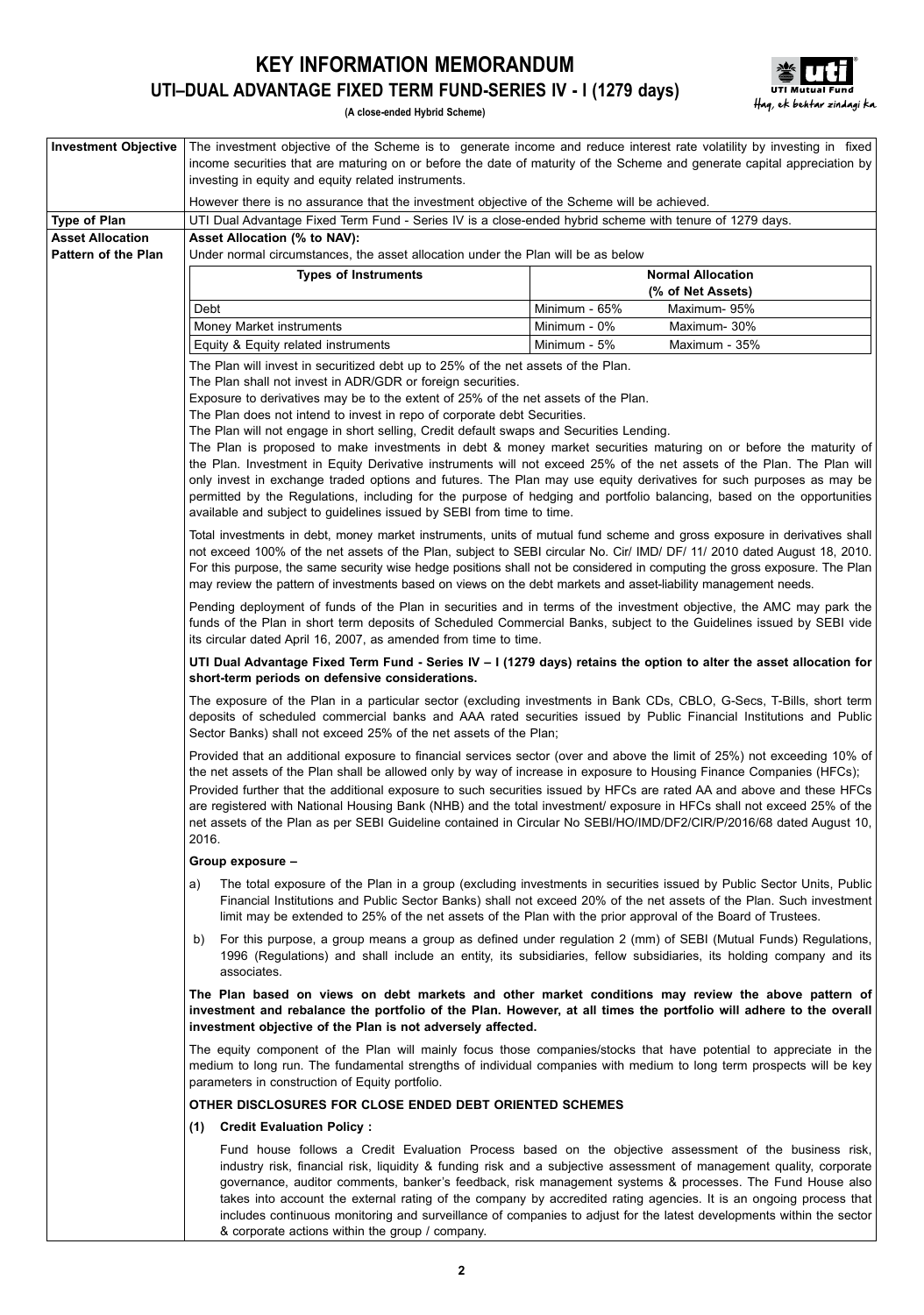|                                    | (2) | Sectors in which the Plan shall not invest                                                                                                                                                                                                                                   |                                              |                          |                          |                          |                   |                                                                                                                                                                                                                                                                                                                                                                                                                                                                                                                                                                                                                                                                    |
|------------------------------------|-----|------------------------------------------------------------------------------------------------------------------------------------------------------------------------------------------------------------------------------------------------------------------------------|----------------------------------------------|--------------------------|--------------------------|--------------------------|-------------------|--------------------------------------------------------------------------------------------------------------------------------------------------------------------------------------------------------------------------------------------------------------------------------------------------------------------------------------------------------------------------------------------------------------------------------------------------------------------------------------------------------------------------------------------------------------------------------------------------------------------------------------------------------------------|
|                                    |     | Sectors.                                                                                                                                                                                                                                                                     |                                              |                          |                          |                          |                   | The Plan will not invest in the securities issued by the companies in the Aviation, Gems & Jewellery and Real Estate                                                                                                                                                                                                                                                                                                                                                                                                                                                                                                                                               |
|                                    | (3) | Type of instruments which the Plan propose to invest in                                                                                                                                                                                                                      |                                              |                          |                          |                          |                   |                                                                                                                                                                                                                                                                                                                                                                                                                                                                                                                                                                                                                                                                    |
|                                    |     | Please refer to "Section-Where will the Plan invest?" appearing in the Scheme Information Document                                                                                                                                                                           |                                              |                          |                          |                          |                   |                                                                                                                                                                                                                                                                                                                                                                                                                                                                                                                                                                                                                                                                    |
|                                    | (4) | rating                                                                                                                                                                                                                                                                       |                                              |                          |                          |                          |                   | Floors and Ceilings within a range of 5% of the intended allocation (in %) each sub asset class / credit                                                                                                                                                                                                                                                                                                                                                                                                                                                                                                                                                           |
|                                    |     | Intended Portfolio allocation (for Debt and Money Market Instruments):                                                                                                                                                                                                       |                                              |                          |                          |                          |                   |                                                                                                                                                                                                                                                                                                                                                                                                                                                                                                                                                                                                                                                                    |
|                                    |     | <b>Instruments</b>                                                                                                                                                                                                                                                           |                                              |                          |                          | <b>Credit Ratings</b>    |                   |                                                                                                                                                                                                                                                                                                                                                                                                                                                                                                                                                                                                                                                                    |
|                                    |     | <b>CDs</b>                                                                                                                                                                                                                                                                   | А1<br>$\overline{\phantom{0}}$               | ААА*                     | AA*<br>$\qquad \qquad -$ | А                        | BBB               | <b>Not Applicable</b>                                                                                                                                                                                                                                                                                                                                                                                                                                                                                                                                                                                                                                              |
|                                    |     | <b>CPs</b>                                                                                                                                                                                                                                                                   | $\overline{\phantom{0}}$                     | $\overline{\phantom{0}}$ | $\overline{\phantom{0}}$ |                          |                   | $\overline{\phantom{m}}$                                                                                                                                                                                                                                                                                                                                                                                                                                                                                                                                                                                                                                           |
|                                    |     | <b>NCDs</b>                                                                                                                                                                                                                                                                  | $\overline{\phantom{m}}$                     | 60%-65%                  | 35%-40%                  | $\overline{\phantom{0}}$ | $\qquad \qquad -$ | $\qquad \qquad -$                                                                                                                                                                                                                                                                                                                                                                                                                                                                                                                                                                                                                                                  |
|                                    |     | Repo/CBLO/ T-Bills                                                                                                                                                                                                                                                           | $\overline{\phantom{m}}$                     |                          | $\overline{\phantom{m}}$ | $\qquad \qquad -$        | $\qquad \qquad -$ | $\overline{\phantom{m}}$                                                                                                                                                                                                                                                                                                                                                                                                                                                                                                                                                                                                                                           |
|                                    |     | * or equivalent to a short term rating                                                                                                                                                                                                                                       |                                              |                          |                          |                          |                   |                                                                                                                                                                                                                                                                                                                                                                                                                                                                                                                                                                                                                                                                    |
|                                    |     | fees during the period of portfolio construction.                                                                                                                                                                                                                            |                                              |                          |                          |                          |                   | The Plan may temporarily invest in another scheme under the same AMC or any other AMC without charging any                                                                                                                                                                                                                                                                                                                                                                                                                                                                                                                                                         |
|                                    |     | Note:                                                                                                                                                                                                                                                                        |                                              |                          |                          |                          |                   |                                                                                                                                                                                                                                                                                                                                                                                                                                                                                                                                                                                                                                                                    |
|                                    |     | a)<br>ratings A1 shall include A1+ and A1-.                                                                                                                                                                                                                                  |                                              |                          |                          |                          |                   | Securities with rating A and AA shall include A+ and A- & AA+ and AA- respectively. Similarly Securities with                                                                                                                                                                                                                                                                                                                                                                                                                                                                                                                                                      |
|                                    |     | b)<br>the most conservative publicly available rating would be considered.                                                                                                                                                                                                   |                                              |                          |                          |                          |                   | All investments shall be made based on rating prevalent at the time of investment. Where any paper is having<br>dual rating (rated differently by more than one rating agency) then for the purpose of meeting intended range,                                                                                                                                                                                                                                                                                                                                                                                                                                     |
|                                    |     | C)                                                                                                                                                                                                                                                                           |                                              |                          |                          |                          |                   | There will not be any deviation between the intended allocation and actual allocation except the following.                                                                                                                                                                                                                                                                                                                                                                                                                                                                                                                                                        |
|                                    |     | i.                                                                                                                                                                                                                                                                           | rating in the same instrument than indicated |                          |                          |                          |                   | There can be positive variation in the range w.r.t. rating i.e., the Plan may invest in papers of higher                                                                                                                                                                                                                                                                                                                                                                                                                                                                                                                                                           |
|                                    |     | ii.                                                                                                                                                                                                                                                                          | allocation to cash and cash equivalents.     |                          |                          |                          |                   | At the time of building the portfolio post NFO and towards the maturity of the Plan, there may be a higher                                                                                                                                                                                                                                                                                                                                                                                                                                                                                                                                                         |
|                                    |     | III.                                                                                                                                                                                                                                                                         |                                              |                          |                          |                          |                   | The above allocation may vary during the duration of the Plan. Some of these instances are (i) coupon<br>inflow; (ii) the instrument is called or bought back by the issuer; (iii) in anticipation of any adverse credit,<br>(iv) CPs/NCDs of desired credit quality are not available or the Fund Manager is of the view that the<br>risk-reward analysis of such instruments are not in the best interest of the Unit holders. In case of such<br>deviations, the Plan may invest in Bank CDs having highest ratings (i.e., A1+ or equivalent), CBLOs,<br>T-Bills. Such deviations may exist till suitable CPs/NCDs of desired credit quality are not available. |
|                                    |     | <b>Change in Asset Allocation:</b><br>d)                                                                                                                                                                                                                                     |                                              |                          |                          |                          |                   |                                                                                                                                                                                                                                                                                                                                                                                                                                                                                                                                                                                                                                                                    |
|                                    |     | shall be recorded in writing. The Investment committee shall then decide on the course of action.                                                                                                                                                                            |                                              |                          |                          |                          |                   | Further in the event of any deviations below the minimum limits or beyond the maximum limits as specified<br>in the above table and subject to the notes mentioned herein, the Fund Manager shall rebalance the portfolio<br>within the period of 30 days. In case the same is not aligned to the above asset allocation pattern in the period<br>specified, justification shall be provided to the Investment Committee of the AMC and reasons for the same                                                                                                                                                                                                       |
|                                    |     | e)<br>not applicable.                                                                                                                                                                                                                                                        |                                              |                          |                          |                          |                   | The Plan shall not invest in unrated debt instruments. For this purpose, unrated debt securities shall exclude<br>instruments such as CBLO, Reverse Repo, Short Term Deposit and such similar instruments to which rating is                                                                                                                                                                                                                                                                                                                                                                                                                                       |
|                                    | (5) | Reporting<br>allocation and the final portfolio.                                                                                                                                                                                                                             |                                              |                          |                          |                          |                   | After the closure of NFO, the AMC will report in the next meeting of AMC / Trustees, the publicized percentage                                                                                                                                                                                                                                                                                                                                                                                                                                                                                                                                                     |
| <b>Risk Profile of the</b><br>Plan |     | Mutual Fund investments are subject to market risks. Please read the SID carefully for details on risk factors before investment.                                                                                                                                            |                                              |                          |                          |                          |                   |                                                                                                                                                                                                                                                                                                                                                                                                                                                                                                                                                                                                                                                                    |
|                                    |     | Past performance of the Sponsors / AMC / Mutual Fund does not guarantee future performance of the Plan.                                                                                                                                                                      |                                              |                          |                          |                          |                   |                                                                                                                                                                                                                                                                                                                                                                                                                                                                                                                                                                                                                                                                    |
|                                    |     | UTI-Dual Advantage Fixed Term Fund Series IV $-1$ (1279 days) is only the name of the Plan and does not in any manner<br>indicate either the quality of the Plan or its future prospects or returns. There may be instances where no dividend<br>distribution could be made. |                                              |                          |                          |                          |                   |                                                                                                                                                                                                                                                                                                                                                                                                                                                                                                                                                                                                                                                                    |
|                                    |     | Risk factors & Risk Mitigation measures specific to the Plan                                                                                                                                                                                                                 |                                              |                          |                          |                          |                   |                                                                                                                                                                                                                                                                                                                                                                                                                                                                                                                                                                                                                                                                    |
|                                    | а.  | and risk associated with trading volumes, liquidity and settlement systems in equity and debt markets.                                                                                                                                                                       |                                              |                          |                          |                          |                   | The performance of the Plan may be affected by changes in Government policies, general levels of interest rates                                                                                                                                                                                                                                                                                                                                                                                                                                                                                                                                                    |
|                                    | b.  | of debt instruments. Consequently, the Net Asset Value of the Plan may be subject to fluctuation.                                                                                                                                                                            |                                              |                          |                          |                          |                   | Investments in debt instruments are subject to default risk and interest rate risk. Interest rate risk results from<br>changes in demand and supply for money and other macroeconomic factors and creates price changes in the value                                                                                                                                                                                                                                                                                                                                                                                                                               |
|                                    | c.  | being invested at a lower rate.                                                                                                                                                                                                                                              |                                              |                          |                          |                          |                   | Though it is the endeavor of fund manager to invest in debt securities maturing in line with the maturity of the Plan<br>there could be instances of not finding debt instruments with appropriate maturity date and hence there may be<br>reinvestment risk. Investments in debt instruments are subject to reinvestment risks as interest rates prevailing on<br>interest or maturity due dates may differ from the original coupon of the bond, which might result in the proceeds                                                                                                                                                                              |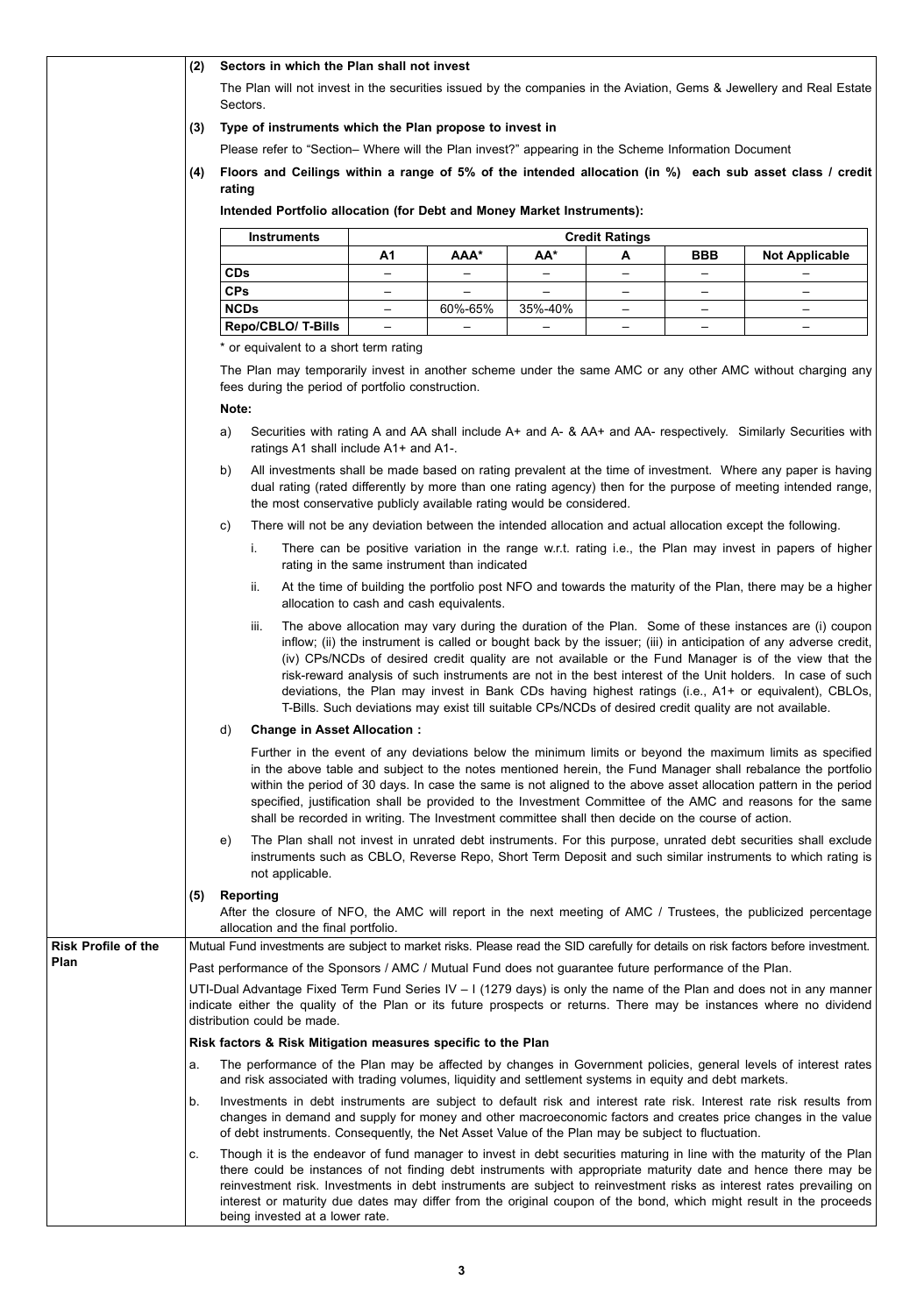|                        | d.<br>е.<br>f.<br>g.                                                          |                       | Investors may note that AMC/Fund Manager's investment decisions may not always be profitable, even though it is<br>intended to generate capital appreciation and maximize the returns by actively investing in equity/ equity related securities.<br>The value of the Plan's investments, may be affected generally by factors affecting securities markets, such as price and<br>volume volatility in the capital markets, interest rates, currency exchange rates, changes in policies of the Government,<br>taxation laws or policies of any appropriate authority and other political and economic developments and closure of stock<br>exchanges which may have an adverse bearing on individual securities, a specific sector or all sectors including equity<br>and debt markets. Consequently, the NAV of the Units of the Plan may fluctuate and can go up or down.<br>Trading volumes, settlement periods and transfer procedures may restrict the liquidity of the equity and equity<br>related investments made by the Plan which could cause the Plan to miss certain investment opportunities. Different<br>segments of the Indian financial markets have different settlement periods and such periods may be extended<br>significantly by unforeseen circumstances leading to delays in receipt of proceeds from sale of securities. The<br>inability of the Plan to make intended securities purchases due to settlement problems could also cause the Plan to<br>miss certain investment opportunities. By the same rationale, the inability to sell securities held in the Plan's portfolio<br>due to the absence of a well developed and liquid secondary market for debt securities would result, at times, in<br>potential losses to the Plan, in case of a subsequent decline in the value of securities held in the Plan's portfolio.<br>Securities, which are not quoted on the stock exchanges, are inherently illiquid in nature and carry a larger amount<br>of liquidity risk, in comparison to securities that are listed on the exchanges or offer other exit options to the investor,<br>including a put option. Within the regulatory limits, the AMC may choose to invest in unlisted securities that offer |
|------------------------|-------------------------------------------------------------------------------|-----------------------|-----------------------------------------------------------------------------------------------------------------------------------------------------------------------------------------------------------------------------------------------------------------------------------------------------------------------------------------------------------------------------------------------------------------------------------------------------------------------------------------------------------------------------------------------------------------------------------------------------------------------------------------------------------------------------------------------------------------------------------------------------------------------------------------------------------------------------------------------------------------------------------------------------------------------------------------------------------------------------------------------------------------------------------------------------------------------------------------------------------------------------------------------------------------------------------------------------------------------------------------------------------------------------------------------------------------------------------------------------------------------------------------------------------------------------------------------------------------------------------------------------------------------------------------------------------------------------------------------------------------------------------------------------------------------------------------------------------------------------------------------------------------------------------------------------------------------------------------------------------------------------------------------------------------------------------------------------------------------------------------------------------------------------------------------------------------------------------------------------------------------------------------------------------------------------------------------------------------------------------------------|
|                        | attractive yields. This may however increase the risk of the portfolio.<br>h. |                       | The Plan may use various equity derivative products as permitted by the Regulations. Use of derivatives requires<br>an understanding of not only the underlying instrument but also of the derivative itself. Other risks include the risk<br>of mispricing or improper valuation and the inability of derivatives to correlate perfectly with underlying assets, rates<br>and indices. Usage of derivatives will expose the Plan to certain risks inherent to such derivatives.                                                                                                                                                                                                                                                                                                                                                                                                                                                                                                                                                                                                                                                                                                                                                                                                                                                                                                                                                                                                                                                                                                                                                                                                                                                                                                                                                                                                                                                                                                                                                                                                                                                                                                                                                              |
|                        | i.<br>which might affect the liquidity of the Plan.<br>j.                     |                       | The Plan intends to deploy funds in money market instruments to maintain liquidity. To the extent that some assets/<br>funds are deployed in money market instruments, the Plan will be subject to credit risk as well as settlement risk,<br>Different types of securities in which the Plan would invest as given in the Scheme Information Document carry<br>different levels and types of risk. Accordingly the Plan's risk may increase or decrease depending upon its<br>investment pattern. For e.g. corporate bonds carry a higher amount of risk than Government securities. Further                                                                                                                                                                                                                                                                                                                                                                                                                                                                                                                                                                                                                                                                                                                                                                                                                                                                                                                                                                                                                                                                                                                                                                                                                                                                                                                                                                                                                                                                                                                                                                                                                                                 |
|                        | AA rated.<br>k.                                                               |                       | even among corporate bonds, bonds which are AAA (SO) rated are comparatively less risky than bonds which are<br>Redemption will be done on the maturity date at the Net Asset Value on the date of maturity. As per SEBI                                                                                                                                                                                                                                                                                                                                                                                                                                                                                                                                                                                                                                                                                                                                                                                                                                                                                                                                                                                                                                                                                                                                                                                                                                                                                                                                                                                                                                                                                                                                                                                                                                                                                                                                                                                                                                                                                                                                                                                                                      |
|                        | <b>Risk Mitigation Measures:</b>                                              |                       | guidelines, the AMC/MF shall not redeem the units of the Plan before the date of maturity.<br>As the said Plan is a close ended Plan investing in a diversified portfolio with no redemption till maturity, the risk factors                                                                                                                                                                                                                                                                                                                                                                                                                                                                                                                                                                                                                                                                                                                                                                                                                                                                                                                                                                                                                                                                                                                                                                                                                                                                                                                                                                                                                                                                                                                                                                                                                                                                                                                                                                                                                                                                                                                                                                                                                  |
|                        | mentioned above will be minimal.                                              |                       |                                                                                                                                                                                                                                                                                                                                                                                                                                                                                                                                                                                                                                                                                                                                                                                                                                                                                                                                                                                                                                                                                                                                                                                                                                                                                                                                                                                                                                                                                                                                                                                                                                                                                                                                                                                                                                                                                                                                                                                                                                                                                                                                                                                                                                               |
|                        | adequately matching the duration of assets in line with the duration of Plan. |                       | Interest Rate Risk / Reinvestment Risk: The Plan would manage the interest rate risk & reinvestment risk by                                                                                                                                                                                                                                                                                                                                                                                                                                                                                                                                                                                                                                                                                                                                                                                                                                                                                                                                                                                                                                                                                                                                                                                                                                                                                                                                                                                                                                                                                                                                                                                                                                                                                                                                                                                                                                                                                                                                                                                                                                                                                                                                   |
|                        | which would reduce the probability of credit risk.                            |                       | Credit Risk: The Plan would predominantly invest in highly rated securities where there is an internal credit comfort                                                                                                                                                                                                                                                                                                                                                                                                                                                                                                                                                                                                                                                                                                                                                                                                                                                                                                                                                                                                                                                                                                                                                                                                                                                                                                                                                                                                                                                                                                                                                                                                                                                                                                                                                                                                                                                                                                                                                                                                                                                                                                                         |
|                        | which helps to mitigate the risk of a poor portfolio quality.                 |                       | Portfolio Quality Risk: A preapproved universe of stocks / issuers based on fundamental research is maintained to                                                                                                                                                                                                                                                                                                                                                                                                                                                                                                                                                                                                                                                                                                                                                                                                                                                                                                                                                                                                                                                                                                                                                                                                                                                                                                                                                                                                                                                                                                                                                                                                                                                                                                                                                                                                                                                                                                                                                                                                                                                                                                                             |
|                        |                                                                               |                       | Concentration Risk: The Plan would have modest presence of issuers with reasonable limits to diversify the portfolio<br>which would mitigate the credit concentration risk as well as sector /stock specific concentration risk.                                                                                                                                                                                                                                                                                                                                                                                                                                                                                                                                                                                                                                                                                                                                                                                                                                                                                                                                                                                                                                                                                                                                                                                                                                                                                                                                                                                                                                                                                                                                                                                                                                                                                                                                                                                                                                                                                                                                                                                                              |
|                        | market vis. a vis. Portfolio Holding) to minimize liquidity risk.             |                       | Liquidity Risk: Periodical review of the liquidity position of each scrip (Market capitalization, average volume in the                                                                                                                                                                                                                                                                                                                                                                                                                                                                                                                                                                                                                                                                                                                                                                                                                                                                                                                                                                                                                                                                                                                                                                                                                                                                                                                                                                                                                                                                                                                                                                                                                                                                                                                                                                                                                                                                                                                                                                                                                                                                                                                       |
|                        |                                                                               |                       | <b>Portfolio Risk:</b> By monitoring the return deviation and adequately managing all the above risks namely interest rate risk,<br>reinvestment risk & credit cum concentration risk the Plan would mitigate the overall portfolio risk. Diversification of portfolio<br>will also help to minimize interest rate risk, liquidity risk, portfolio quality risk and overall risks associated with the portfolio.                                                                                                                                                                                                                                                                                                                                                                                                                                                                                                                                                                                                                                                                                                                                                                                                                                                                                                                                                                                                                                                                                                                                                                                                                                                                                                                                                                                                                                                                                                                                                                                                                                                                                                                                                                                                                              |
| Sub Plans and          | The Plan offers the following Investment Options under Series IV:             |                       |                                                                                                                                                                                                                                                                                                                                                                                                                                                                                                                                                                                                                                                                                                                                                                                                                                                                                                                                                                                                                                                                                                                                                                                                                                                                                                                                                                                                                                                                                                                                                                                                                                                                                                                                                                                                                                                                                                                                                                                                                                                                                                                                                                                                                                               |
| <b>Options Offered</b> | Name of the Plan                                                              | <b>Tenure of Plan</b> | <b>Options</b>                                                                                                                                                                                                                                                                                                                                                                                                                                                                                                                                                                                                                                                                                                                                                                                                                                                                                                                                                                                                                                                                                                                                                                                                                                                                                                                                                                                                                                                                                                                                                                                                                                                                                                                                                                                                                                                                                                                                                                                                                                                                                                                                                                                                                                |
|                        | UTI - Dual Advantage Fixed<br>Term Fund - Series IV - I                       | $1279$ days           | The Plan offers the following Sub Plans                                                                                                                                                                                                                                                                                                                                                                                                                                                                                                                                                                                                                                                                                                                                                                                                                                                                                                                                                                                                                                                                                                                                                                                                                                                                                                                                                                                                                                                                                                                                                                                                                                                                                                                                                                                                                                                                                                                                                                                                                                                                                                                                                                                                       |
|                        | (1279 days)                                                                   |                       | Regular Sub Plan and Direct Sub Plan                                                                                                                                                                                                                                                                                                                                                                                                                                                                                                                                                                                                                                                                                                                                                                                                                                                                                                                                                                                                                                                                                                                                                                                                                                                                                                                                                                                                                                                                                                                                                                                                                                                                                                                                                                                                                                                                                                                                                                                                                                                                                                                                                                                                          |
|                        |                                                                               |                       | Both Sub Plans offer Growth Option and Dividend Payout Option                                                                                                                                                                                                                                                                                                                                                                                                                                                                                                                                                                                                                                                                                                                                                                                                                                                                                                                                                                                                                                                                                                                                                                                                                                                                                                                                                                                                                                                                                                                                                                                                                                                                                                                                                                                                                                                                                                                                                                                                                                                                                                                                                                                 |
|                        |                                                                               |                       | Direct Sub Plan:                                                                                                                                                                                                                                                                                                                                                                                                                                                                                                                                                                                                                                                                                                                                                                                                                                                                                                                                                                                                                                                                                                                                                                                                                                                                                                                                                                                                                                                                                                                                                                                                                                                                                                                                                                                                                                                                                                                                                                                                                                                                                                                                                                                                                              |
|                        |                                                                               |                       | Direct Sub Plan is only for investors who purchase / subscribe Units<br>in the Plan directly with UTI Mutual Fund and is not available for<br>investors who route their investments through a Distributor (AMFI<br>registered distributor / ARN Holder).                                                                                                                                                                                                                                                                                                                                                                                                                                                                                                                                                                                                                                                                                                                                                                                                                                                                                                                                                                                                                                                                                                                                                                                                                                                                                                                                                                                                                                                                                                                                                                                                                                                                                                                                                                                                                                                                                                                                                                                      |
|                        |                                                                               |                       | <b>Regular Sub Plan:</b>                                                                                                                                                                                                                                                                                                                                                                                                                                                                                                                                                                                                                                                                                                                                                                                                                                                                                                                                                                                                                                                                                                                                                                                                                                                                                                                                                                                                                                                                                                                                                                                                                                                                                                                                                                                                                                                                                                                                                                                                                                                                                                                                                                                                                      |
|                        |                                                                               |                       | Regular Sub Plan is for investors who purchase /subscribe Units in<br>the Plan through a Distributor.                                                                                                                                                                                                                                                                                                                                                                                                                                                                                                                                                                                                                                                                                                                                                                                                                                                                                                                                                                                                                                                                                                                                                                                                                                                                                                                                                                                                                                                                                                                                                                                                                                                                                                                                                                                                                                                                                                                                                                                                                                                                                                                                         |
|                        |                                                                               |                       | The Direct Sub Plan shall have a lower expense ratio as compared<br>to the Regular Sub Plan to the extent of distribution expenses,<br>commission, etc and no commission or distribution expenses for<br>distribution of Units will be paid / charged under the Direct Sub<br>Plan. The Direct Sub Plan shall have a separate NAV.                                                                                                                                                                                                                                                                                                                                                                                                                                                                                                                                                                                                                                                                                                                                                                                                                                                                                                                                                                                                                                                                                                                                                                                                                                                                                                                                                                                                                                                                                                                                                                                                                                                                                                                                                                                                                                                                                                            |
|                        |                                                                               |                       | The Direct Sub Plan and Regular Sub Plan will have a common<br>portfolio.                                                                                                                                                                                                                                                                                                                                                                                                                                                                                                                                                                                                                                                                                                                                                                                                                                                                                                                                                                                                                                                                                                                                                                                                                                                                                                                                                                                                                                                                                                                                                                                                                                                                                                                                                                                                                                                                                                                                                                                                                                                                                                                                                                     |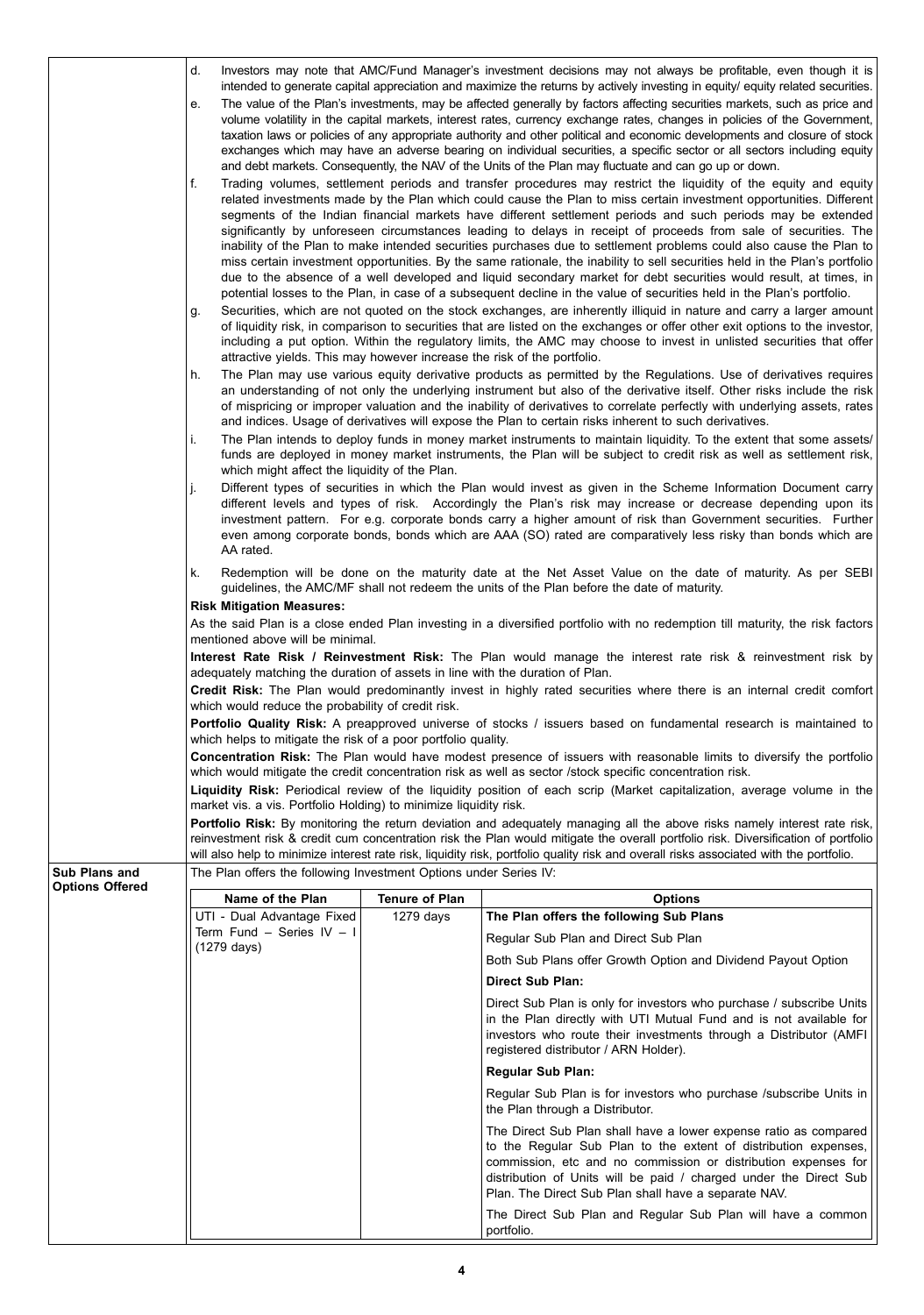|                             | Name of the Plan                                                                                                                                                                                                                                                                                                                                                  | <b>Tenure of Plan</b> |                |                                                             | <b>Options</b>                           |                                                                                                                                                                                                                                                                                                                                                                                                                                                                                                                                |
|-----------------------------|-------------------------------------------------------------------------------------------------------------------------------------------------------------------------------------------------------------------------------------------------------------------------------------------------------------------------------------------------------------------|-----------------------|----------------|-------------------------------------------------------------|------------------------------------------|--------------------------------------------------------------------------------------------------------------------------------------------------------------------------------------------------------------------------------------------------------------------------------------------------------------------------------------------------------------------------------------------------------------------------------------------------------------------------------------------------------------------------------|
|                             |                                                                                                                                                                                                                                                                                                                                                                   |                       | <b>Plans:</b>  |                                                             |                                          | Treatment of applications under "Direct" / "Regular" Sub                                                                                                                                                                                                                                                                                                                                                                                                                                                                       |
|                             |                                                                                                                                                                                                                                                                                                                                                                   |                       | Scenario       | <b>Broker Code</b><br>mentioned by<br>the investor          | Sub Plan<br>mentioned by<br>the investor | <b>Default Sub</b><br>Plan to be<br>captured                                                                                                                                                                                                                                                                                                                                                                                                                                                                                   |
|                             |                                                                                                                                                                                                                                                                                                                                                                   |                       | 1              | Not mentioned                                               | Not mentioned                            | Direct Sub Plan                                                                                                                                                                                                                                                                                                                                                                                                                                                                                                                |
|                             |                                                                                                                                                                                                                                                                                                                                                                   |                       | 2              | Not mentioned                                               | Direct                                   | Direct Sub Plan                                                                                                                                                                                                                                                                                                                                                                                                                                                                                                                |
|                             |                                                                                                                                                                                                                                                                                                                                                                   |                       | 3              | Not mentioned                                               | Regular                                  | Direct Sub Plan                                                                                                                                                                                                                                                                                                                                                                                                                                                                                                                |
|                             |                                                                                                                                                                                                                                                                                                                                                                   |                       | 4<br>5         | Mentioned<br>Direct                                         | Direct<br>Not Mentioned                  | Direct Sub Plan<br>Direct Sub Plan                                                                                                                                                                                                                                                                                                                                                                                                                                                                                             |
|                             |                                                                                                                                                                                                                                                                                                                                                                   |                       | 6              | Direct                                                      | Regular                                  | Direct Sub Plan                                                                                                                                                                                                                                                                                                                                                                                                                                                                                                                |
|                             |                                                                                                                                                                                                                                                                                                                                                                   |                       | $\overline{7}$ | Mentioned                                                   | Regular                                  | Regular Sub Plan                                                                                                                                                                                                                                                                                                                                                                                                                                                                                                               |
|                             |                                                                                                                                                                                                                                                                                                                                                                   |                       | 8              | Mentioned                                                   | Not Mentioned                            | Regular Sub Plan                                                                                                                                                                                                                                                                                                                                                                                                                                                                                                               |
|                             |                                                                                                                                                                                                                                                                                                                                                                   |                       | exit load.     | For further details on Direct Sub Plan, please refer to SAI |                                          | In cases of wrong / invalid / incomplete ARN codes mentioned<br>in the application form under Scenarios 7 or 8 above, the<br>application shall be processed under Regular Sub Plan. UTI<br>AMC shall contact and obtain the correct ARN code within 30<br>calendar days of the receipt of the application form from the<br>investor/ distributor. In case, the correct code is not received<br>within 30 calendar days, the transaction shall be reprocessed<br>under Direct Sub Plan from the date of application without any |
| <b>Eligible Investors</b>   | An application for issue of units may be made by any resident or non-resident Indian as well as non-individuals as                                                                                                                                                                                                                                                |                       |                |                                                             |                                          |                                                                                                                                                                                                                                                                                                                                                                                                                                                                                                                                |
|                             | indicated below:<br>a resident individual or a NRI or person of Indian origin residing abroad either singly or jointly with another or<br>(a)                                                                                                                                                                                                                     |                       |                |                                                             |                                          |                                                                                                                                                                                                                                                                                                                                                                                                                                                                                                                                |
|                             | upto two other individuals on joint/anyone or survivor basis. An individual may make an application in his personal<br>capacity or in his capacity as an officer of a Government or of a Court;                                                                                                                                                                   |                       |                |                                                             |                                          |                                                                                                                                                                                                                                                                                                                                                                                                                                                                                                                                |
|                             | a parent, step-parent or other lawful guardian on behalf of a resident or a NRI minor. Units can be held on 'Joint' or<br>(b)<br>'Anyone or Survivor' basis.                                                                                                                                                                                                      |                       |                |                                                             |                                          |                                                                                                                                                                                                                                                                                                                                                                                                                                                                                                                                |
|                             | an association of persons or body of individuals whether incorporated or not;<br>(C)                                                                                                                                                                                                                                                                              |                       |                |                                                             |                                          |                                                                                                                                                                                                                                                                                                                                                                                                                                                                                                                                |
|                             | a Hindu Undivided Family both resident and non-resident;<br>(d)                                                                                                                                                                                                                                                                                                   |                       |                |                                                             |                                          |                                                                                                                                                                                                                                                                                                                                                                                                                                                                                                                                |
|                             | a body corporate including a company formed under the Companies Act, 1956 replaced by The Companies Act,<br>(e)<br>2013 (No.18 of 2013) or established under State or Central Law for the time being in force;                                                                                                                                                    |                       |                |                                                             |                                          |                                                                                                                                                                                                                                                                                                                                                                                                                                                                                                                                |
|                             | a bank including a scheduled bank, a regional rural bank, a co-operative bank etc;<br>(t)                                                                                                                                                                                                                                                                         |                       |                |                                                             |                                          |                                                                                                                                                                                                                                                                                                                                                                                                                                                                                                                                |
|                             | an eligible trust including Private Trust being irrevocable trust and created by an instrument in writing;<br>(g)                                                                                                                                                                                                                                                 |                       |                |                                                             |                                          |                                                                                                                                                                                                                                                                                                                                                                                                                                                                                                                                |
|                             | a society as defined under the Plan;<br>(h)<br>a Financial Institution;<br>(i)                                                                                                                                                                                                                                                                                    |                       |                |                                                             |                                          |                                                                                                                                                                                                                                                                                                                                                                                                                                                                                                                                |
|                             | an Army/Navy/Air Force/Paramilitary Fund;<br>(i)                                                                                                                                                                                                                                                                                                                  |                       |                |                                                             |                                          |                                                                                                                                                                                                                                                                                                                                                                                                                                                                                                                                |
|                             | a partnership firm;<br>(k)                                                                                                                                                                                                                                                                                                                                        |                       |                |                                                             |                                          |                                                                                                                                                                                                                                                                                                                                                                                                                                                                                                                                |
|                             | Foreign Portfolio Investor (FPI) as defined under Regulation 2(1)(h) of Securities and Exchange Board of India<br>(1)<br>(Foreign Portfolio Investors) Regulations, 2014;                                                                                                                                                                                         |                       |                |                                                             |                                          |                                                                                                                                                                                                                                                                                                                                                                                                                                                                                                                                |
|                             | Mutual Funds registered with SEBI;<br>(m)                                                                                                                                                                                                                                                                                                                         |                       |                |                                                             |                                          |                                                                                                                                                                                                                                                                                                                                                                                                                                                                                                                                |
|                             | Scientific and Industrial Research Organisation<br>(n)                                                                                                                                                                                                                                                                                                            |                       |                |                                                             |                                          |                                                                                                                                                                                                                                                                                                                                                                                                                                                                                                                                |
|                             | Multilateral Funding Agencies / Bodies Corporate incorporated outside India with the permission of Government of<br>(O)<br>India / Reserve Bank of India                                                                                                                                                                                                          |                       |                |                                                             |                                          |                                                                                                                                                                                                                                                                                                                                                                                                                                                                                                                                |
|                             | Other Schemes/Plans of UTI Mutual Fund subject to the conditions and limits prescribed by SEBI Regulations<br>(p)                                                                                                                                                                                                                                                 |                       |                |                                                             |                                          |                                                                                                                                                                                                                                                                                                                                                                                                                                                                                                                                |
|                             | Such other individuals / institutions / body corporate etc. as may be decided by the AMC from time to time, so long<br>(q)                                                                                                                                                                                                                                        |                       |                |                                                             |                                          |                                                                                                                                                                                                                                                                                                                                                                                                                                                                                                                                |
|                             | as wherever applicable they are in conformity with SEBI Regulations                                                                                                                                                                                                                                                                                               |                       |                |                                                             |                                          |                                                                                                                                                                                                                                                                                                                                                                                                                                                                                                                                |
|                             | Subject to the Regulations, the sponsors, the Mutual Funds managed by them, their associates and the AMC may<br>acquire units of the Scheme/Plan. The AMC shall not be entitled to charge any fees on its investments in the Plan.                                                                                                                                |                       |                |                                                             |                                          |                                                                                                                                                                                                                                                                                                                                                                                                                                                                                                                                |
|                             | The fund reserves the right to include / exclude new/existing categories of investors to invest in the Plan from time                                                                                                                                                                                                                                             |                       |                |                                                             |                                          |                                                                                                                                                                                                                                                                                                                                                                                                                                                                                                                                |
|                             | to time, subject to SEBI Regulations, if any.                                                                                                                                                                                                                                                                                                                     |                       |                |                                                             |                                          |                                                                                                                                                                                                                                                                                                                                                                                                                                                                                                                                |
|                             | Note:<br>In terms of the notification No. FERA/195/99-RB dated March 30, 1999 and FERA/212/99-RB dated October 18,<br>(a)<br>1999, the RBI has granted a general permission to mutual funds, as referred to in Clause 23(D) of Section 10 of the<br>Income Tax Act, 1961 to issue and repurchase Units of their Schemes/Plans which are approved by SEBI to NRIs/ |                       |                |                                                             |                                          |                                                                                                                                                                                                                                                                                                                                                                                                                                                                                                                                |
|                             | PIOs and FPIs respectively, subject to conditions set out in the aforesaid notifications. Further, general permission is                                                                                                                                                                                                                                          |                       |                |                                                             |                                          |                                                                                                                                                                                                                                                                                                                                                                                                                                                                                                                                |
|                             | also granted to send such Units to NRIs/PIOs and FPIs to their place of residence or location as the case may be.                                                                                                                                                                                                                                                 |                       |                |                                                             |                                          |                                                                                                                                                                                                                                                                                                                                                                                                                                                                                                                                |
|                             | Returned cheques are liable not to be presented again for collection, and the accompanying Application Forms are<br>(b)<br>liable to be rejected. In case the returned cheques are presented again, the necessary charges are liable to be                                                                                                                        |                       |                |                                                             |                                          |                                                                                                                                                                                                                                                                                                                                                                                                                                                                                                                                |
|                             | debited to the investor.                                                                                                                                                                                                                                                                                                                                          |                       |                |                                                             |                                          |                                                                                                                                                                                                                                                                                                                                                                                                                                                                                                                                |
|                             | Non-acceptance of subscriptions from Overseas Corporate Bodies (OCBs) in the Schemes of UTI MF. For detailed<br>information please refer to SID and SAI.                                                                                                                                                                                                          |                       |                |                                                             |                                          |                                                                                                                                                                                                                                                                                                                                                                                                                                                                                                                                |
| <b>Applicable NAV</b>       | Units can be purchased only during the New Fund Offer (NFO) period.<br>During the New Fund Offer period the units will be sold at face value i.e. ₹ 10/- per unit.                                                                                                                                                                                                |                       |                |                                                             |                                          |                                                                                                                                                                                                                                                                                                                                                                                                                                                                                                                                |
|                             | <b>Redemption: At Maturity</b>                                                                                                                                                                                                                                                                                                                                    |                       |                |                                                             |                                          |                                                                                                                                                                                                                                                                                                                                                                                                                                                                                                                                |
|                             | Redemption not permitted before maturity.                                                                                                                                                                                                                                                                                                                         |                       |                |                                                             |                                          |                                                                                                                                                                                                                                                                                                                                                                                                                                                                                                                                |
|                             | The Plan will have a Maturity Date / Final Redemption Date. The Plan will compulsorily and without any further act by the                                                                                                                                                                                                                                         |                       |                |                                                             |                                          |                                                                                                                                                                                                                                                                                                                                                                                                                                                                                                                                |
|                             | Unitholder(s) be redeemed on the Maturity / Final Redemption Date. On Maturity / Final Redemption Date of the Plan, the                                                                                                                                                                                                                                           |                       |                |                                                             |                                          |                                                                                                                                                                                                                                                                                                                                                                                                                                                                                                                                |
|                             | Units under the Plan will be redeemed at the Applicable NAV.<br>UTI AMC reserves the right to roll over (extend the maturity) of the Plan subject to the regulations.                                                                                                                                                                                             |                       |                |                                                             |                                          |                                                                                                                                                                                                                                                                                                                                                                                                                                                                                                                                |
| <b>Option to hold Units</b> | The Unit holders are given an Option to hold the units in Physical form (by way of an Account Statement) or Dematerialized                                                                                                                                                                                                                                        |                       |                |                                                             |                                          |                                                                                                                                                                                                                                                                                                                                                                                                                                                                                                                                |
| in dematerialised<br>form   | ('Demat') form. The Applicants intending to hold the Units in dematerialised mode will be required to have a beneficiary<br>account with a DP of the NSDL/CDSL and will be required to mention the DP's Name, DP ID No. and Beneficiary Account<br>No. with the DP in the application form at the time of subscription of the Units of the Plan/Sub Plan/Option.  |                       |                |                                                             |                                          |                                                                                                                                                                                                                                                                                                                                                                                                                                                                                                                                |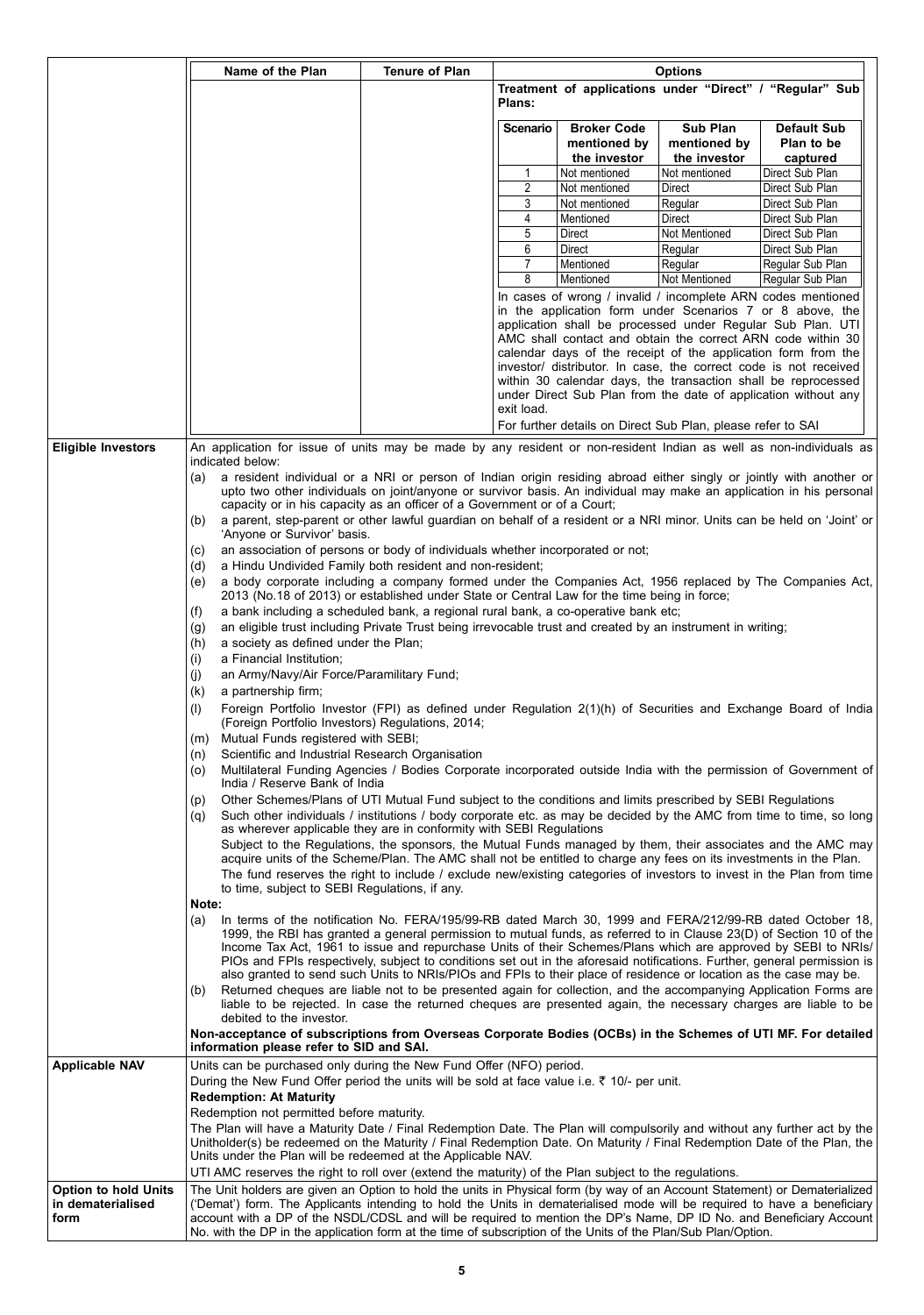| <b>Transfer of Units</b>                                    | CDSL from time to time.<br>For further details refer section III 'Units and Offer' in this Scheme Information Document.<br>Units held in Physical Form (by way of Account statement) cannot be transferred.                                                                                                                                                                                     |                                                                                                                                    | Further, investors also have an option to convert their physical holdings into the dematerialised mode at a later date. Each<br>Option under each sub plan held in the dematerialised form shall be identified on the basis of an International Securities<br>Identification Number (ISIN) allotted by National Securities Depositories Limited (NSDL) and Central Depository Services<br>Limited (CDSL). The ISIN No. details of the respective option under the Plan can be obtained from your Depository<br>Participant (DP) or you can access the website link www.nsdl.co.in or www.cdslindia.com. The holding of units in the<br>dematerialised mode would be subject to the guidelines/ procedural requirements as laid by the Depositories viz. NSDL/<br>The Units of the Plan held in the dematerialised form will be fully and freely transferable (subject to lock-in period of |
|-------------------------------------------------------------|-------------------------------------------------------------------------------------------------------------------------------------------------------------------------------------------------------------------------------------------------------------------------------------------------------------------------------------------------------------------------------------------------|------------------------------------------------------------------------------------------------------------------------------------|--------------------------------------------------------------------------------------------------------------------------------------------------------------------------------------------------------------------------------------------------------------------------------------------------------------------------------------------------------------------------------------------------------------------------------------------------------------------------------------------------------------------------------------------------------------------------------------------------------------------------------------------------------------------------------------------------------------------------------------------------------------------------------------------------------------------------------------------------------------------------------------------|
|                                                             |                                                                                                                                                                                                                                                                                                                                                                                                 |                                                                                                                                    | the Plan and subject to lien, if any marked on the units) in accordance with the provisions of SEBI (Depositories and<br>Participants) Regulations, 1996 as amended from time to time and as stated in SEBI Circular No. CIR/IMD/DF/10/2010<br>dated August 18, 2010. Further, for the procedure of release of lien if any, the investors shall contact their respective DP.                                                                                                                                                                                                                                                                                                                                                                                                                                                                                                               |
| <b>Minimum Application</b><br>Amount                        | <b>Purchase</b>                                                                                                                                                                                                                                                                                                                                                                                 |                                                                                                                                    | Redemption                                                                                                                                                                                                                                                                                                                                                                                                                                                                                                                                                                                                                                                                                                                                                                                                                                                                                 |
|                                                             | Minimum amount for purchase:<br>without any upper limit.                                                                                                                                                                                                                                                                                                                                        |                                                                                                                                    | <b>At Maturity:</b><br>Minimum investment under Regular Sub Plan and Direct The Plan will be listed on the Bombay Stock Exchange<br>Sub Plan is ₹ 5,000/- and in multiples of Re.1/- thereafter and hence withdrawal prior to maturity is not allowed.                                                                                                                                                                                                                                                                                                                                                                                                                                                                                                                                                                                                                                     |
| <b>Additional Mode of</b><br><b>Payment during NFO</b>      | required to pay for allotment of Units applied in the application form.                                                                                                                                                                                                                                                                                                                         |                                                                                                                                    | Investors may apply for the UTI-Dual Advantage Fixed Term Fund-Series IV $-1$ (1279 days) through Applications<br>Supported by Blocked Amount (ASBA) process during the NFO period by filling in the ASBA form and submitting the<br>same to their respective banks, which in turn will block the subscription amount in the said account as per the authority<br>contained in ASBA form and undertake other tasks as per the procedure specified therein. (The details of banks' branches<br>accepting ASBA form are available on the websites of BSE (www.bseindia.com), NSE (www.nseindia.com) and SEBI<br>(www.sebi.gov.in) or at your nearest UTI Financial Centre). For applicants applying through ASBA, on the date of<br>allotment, the amount will be unblocked in their respective bank accounts and account will be debited to the extent                                      |
| Despatch of<br><b>Redemption</b><br><b>Proceeds</b>         |                                                                                                                                                                                                                                                                                                                                                                                                 |                                                                                                                                    | The redemption proceeds shall be dispatched to the unitholders within 10 business days from the date of maturity of the Plan.<br>In case of funds received through Cash payment, the redemption proceeds shall be remitted only to the designated bank account.                                                                                                                                                                                                                                                                                                                                                                                                                                                                                                                                                                                                                            |
| <b>Benchmark Index</b>                                      | CRISIL MIP Blended Index is the benchmark index.                                                                                                                                                                                                                                                                                                                                                |                                                                                                                                    |                                                                                                                                                                                                                                                                                                                                                                                                                                                                                                                                                                                                                                                                                                                                                                                                                                                                                            |
| <b>Dividend Policy</b>                                      | The unitholder shall have a choice to join either the Growth Option or the Dividend Option.<br><b>Growth Option:</b><br>(i)<br>ploughed back and returns shall be reflected through the NAV.<br><b>Dividend Option:</b><br>(ii)<br>Unitholders, whose names appear in the Register of Unit holders on the notified record date.<br>Under the Dividend Option only Payout facility is available. |                                                                                                                                    | Ordinarily no dividend distribution will be made under this option. All income generated and profits booked will be<br>Subject to availability of distributable surplus under the Dividend option of the Sub Plan/s, dividend will be distributed<br>on the Maturity Date / Final Redemption Date of the Plan as computed in accordance with SEBI Regulations.<br>Dividend declared will be paid out (subject to deduction of dividend distribution tax and statutory levy, if any) to those                                                                                                                                                                                                                                                                                                                                                                                               |
| Name of the Fund                                            | There is no assurance or guarantee to the Unit holders as to the rate of dividend distribution.<br>(iii)<br>Shri Sunil Patil (debt portfolio) &                                                                                                                                                                                                                                                 |                                                                                                                                    |                                                                                                                                                                                                                                                                                                                                                                                                                                                                                                                                                                                                                                                                                                                                                                                                                                                                                            |
| <b>Manager</b><br>Name of the Trustee<br>Company            | Shri V. Srivatsa (equity portfolio)<br>UTI Trustee Company Private Limited                                                                                                                                                                                                                                                                                                                      |                                                                                                                                    |                                                                                                                                                                                                                                                                                                                                                                                                                                                                                                                                                                                                                                                                                                                                                                                                                                                                                            |
| Performance of the                                          | This Plan is a new Plan and does not have any performance track record.                                                                                                                                                                                                                                                                                                                         |                                                                                                                                    |                                                                                                                                                                                                                                                                                                                                                                                                                                                                                                                                                                                                                                                                                                                                                                                                                                                                                            |
| Plan                                                        |                                                                                                                                                                                                                                                                                                                                                                                                 |                                                                                                                                    |                                                                                                                                                                                                                                                                                                                                                                                                                                                                                                                                                                                                                                                                                                                                                                                                                                                                                            |
| <b>Expenses of the Plan</b><br><b>Load Structure</b><br>(i) | sold at face value i.e. ₹ 10/-.                                                                                                                                                                                                                                                                                                                                                                 |                                                                                                                                    | Units can be purchased only during the New Fund Offer (NFO) period. During the New Fund Offer period the units will be                                                                                                                                                                                                                                                                                                                                                                                                                                                                                                                                                                                                                                                                                                                                                                     |
| (ii)<br>Recurring<br><b>Expenses</b>                        | a) First ₹ 100 crores – 2.25%<br>(b) Next ₹ 300 crores - 2.00%<br>(c) Next ₹ 300 crores - 1.75%                                                                                                                                                                                                                                                                                                 |                                                                                                                                    | No Exit Load is applicable for the Plan. No redemption is permitted before maturity of the Plan, being a close ended Plan.                                                                                                                                                                                                                                                                                                                                                                                                                                                                                                                                                                                                                                                                                                                                                                 |
|                                                             | (d) Balance - 1.50%                                                                                                                                                                                                                                                                                                                                                                             |                                                                                                                                    |                                                                                                                                                                                                                                                                                                                                                                                                                                                                                                                                                                                                                                                                                                                                                                                                                                                                                            |
| <b>Tax Treatment</b><br>for the Investors<br>(Unitholders)  | tax advisor.                                                                                                                                                                                                                                                                                                                                                                                    |                                                                                                                                    | Investors are advised to refer to the details in the Statement of Additional Information and also independently refer to his                                                                                                                                                                                                                                                                                                                                                                                                                                                                                                                                                                                                                                                                                                                                                               |
| <b>Daily Net Asset Value</b><br>(NAV) Publication           | (022) 2654 6200 (non toll free number).                                                                                                                                                                                                                                                                                                                                                         |                                                                                                                                    | The NAVs will be declared by 9 p.m. on all business days and will be published in atleast two daily newspapers having<br>nationwide circulation and will also be available on website of UTI Mutual Fund, www.utimf.com by 9:00pm on every<br>business day and website of AMFI namely www.amfiindia.com. You can also call us at 1800 22 1230 (toll free number) or                                                                                                                                                                                                                                                                                                                                                                                                                                                                                                                        |
| For Investor<br>Grievance please<br>contact                 | Name and Address of Registrar<br>Karvy Computershare Pvt. Ltd,<br>Unit: UTIMF,<br>Karvy Selenium Tower B,<br>Plot Nos. 31 & 32<br>Financial District.<br>Nanakramguda,<br>Serilingampally Mandal,<br>Hyderabad $-500032$ ,<br>Board No: 040 - 6716 2222,<br>Fax no: 040-6716 1888,<br>Email:uti@karvy.com                                                                                       | Shri G S Arora<br>UTI Tower, Gn Block,<br>Bandra-Kurla Complex,<br>Bandra (East),<br>Mumbai -- 400 051.<br>us at service@uti.co.in | All investors could refer their grievances giving full particulars of<br>investment at the following address:<br>Vice President - Department of Operations,<br>UTI Asset Management Company Ltd.,<br>Tel: 022-6678 6666, Fax: 022-26523031<br>Investors may post their grievances at our website: www.utimf.com or e-mail                                                                                                                                                                                                                                                                                                                                                                                                                                                                                                                                                                  |
| <b>Unitholders</b>                                          |                                                                                                                                                                                                                                                                                                                                                                                                 |                                                                                                                                    | Accounts statement and abridged annual financial results shall be provided to investors by post/any other mode. Half                                                                                                                                                                                                                                                                                                                                                                                                                                                                                                                                                                                                                                                                                                                                                                       |
| Information                                                 | (Mutual Funds) Regulations, 1996.                                                                                                                                                                                                                                                                                                                                                               |                                                                                                                                    | yearly scheme portfolio disclosure will be mailed to unitholders or published in the newspapers as permitted under SEBI                                                                                                                                                                                                                                                                                                                                                                                                                                                                                                                                                                                                                                                                                                                                                                    |

Date: November 7, 2016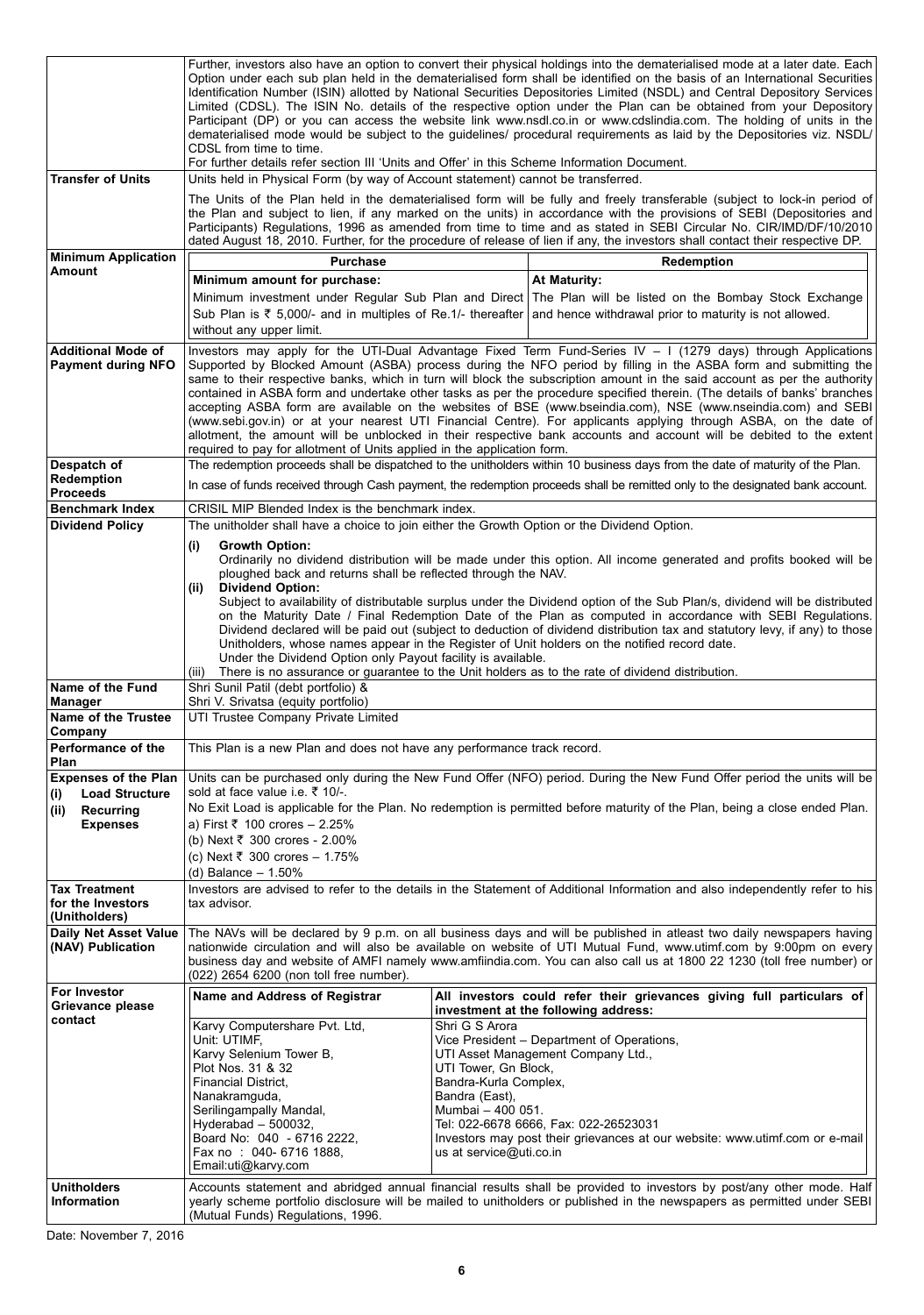

## **APPLICATION FORM**

**Offer of Units of** ` **10/- per unit for cash during the New Fund Offer Period**

**PLEASE fill in all columNS in capital letterS only**



**(OCBs are not allowed to invest in units of any of the schemes of UTI MF)**

**Sr.No. 2016/**

**Registrar Sr. No.**

**^ By mentioning RIA code, I/we authorise you to share with the Investment Adviser the details of my/our transactions.** Upfront commission shall be paid directly by the investor to the AMFI / NISM certified UTI MF registered Distributors based on the investors' assessment<br>of various factors including the service rendered by the distributor. @ I/We confirm that the EUIN box is intentionally left blank by me/us as this is an "execution-only" transaction without any interaction or advice by the distributor personnel concerned or notwithstanding the advice of in **TRANSACTION CHARGES TO BE PAID TO THE DISTRIBUTOR** (Please tick any one of the below) (Refer Instruction 'i') I AM A FIRST TIME INVESTOR IN MUTUAL FUNDS<br>
The deducted as transaction charges per Subscription of  $\frac{1}{3}$  and above  $\frac{1}{3}$  100 will be deducted as transaction charges per Subscription of  $\frac{1}{3}$  100 will be deduct  $\bar{\tau}$  100 will be deducted as transaction charges per Subscription of  $\bar{\tau}$  10,000 and above **Existing Unit Holder information** If you have an existing folio no. with PAN & KYC validation, please mention your Folio Number here:  $\Box$  PAN/PEKRN Card/ID Proof Copy Know Your Customer (KYC)\* Acknowledgement Copy Please ( $\checkmark$ ) **Name of First Applicant** (as appearing in ID proof given for KYC) **First Applicant's Address** (Do not repeat the name) / **Name & Address of resident relative in India** (for NRIs) (P.O. Box No. is not sufficient) Village/Flat/Bldg./Plot\* City/Town\* Rin\* Rin\* State Pin\* State Pin\* State Pin\* Pin\* Pin\* Street/Road/Area/Post F I R S T M I D D L E L a s t Date of Birth d d m m y y y y Mandatory for minors **APPLICANT'S PERSONAL DETAILS Mr. Ms. Mrs. Mrs. Mrs. APPLICANT'S PERSONAL DETAILS Mandatory Fields \*PAN/pekrn \$ of 1st Applicant/Father/Mother/Guardian** (whose particulars are furnished above) **AAdhaar Card No.** <sup>Ê</sup> **Signature of 1st Applicant / Guardian Signature of 2nd Applicant Signature of 3rd Applicant \*PAN /PEKRN \$ of 3rd Applicant** Name of 2nd Applicant Mr. Mrs. Mrs. Mrs. Mrs. Date of Birth of 2nd Applicant Date of Birth of 3rd Applicant d | d | m | m | y | y | y | y d | d | m | m | y | y | y | y **\*PAN/PEKRN \$ of 2nd Applicant** Name of 3rd Applicant Mr. Ms. Mrs. F I R S T M I D D L E L A S T Enclosed PAN/PEKRN Card/ID Proof Copy Know Your Customer (KYC)\* Acknowledgement Copy Please (V) F I R S T M I D D L E L A S T Enclosed PAN/PEKRN Card/ID Proof Copy Know Your Customer (KYC)\* Acknowledgement Copy Please (V) **DETAILS OF OTHER APPLICANTS AAdhaar Card No. AAdhaar Card No. BDA / CA Code ARN/RIA Code^ Name of Financial Advisor Sub ARN Code Sub Code/ M O Code EUI No.@ UTI RM No. Bank Branch Code**  DISTRIBUTOR INFORMATION (only empanelled Distributors/Brokers will be permitted to distribute Units) (refer instruction 'h') City<sup>\*</sup> State II I I I I I I I I Country\* I I I I I I I Zip/Pin\* **Overseas Address** (Overseas address is mandatory for NRI / FPI applicants in addition to mailing address in India) Amt. in words **payment details (Refer Instruction 'y') (Please ensure that the cheque complies to the CTS 2010 standard)** Account No. **Date** Bank Branch Amt. of investment (i) DD Charges if any (ii) Net amount paid (i-ii) UTI Smart Form, if already registered (Applicable for existing investors) # Please mention the application No. on the reverse of the cheque<br>/ DD, NEFT / RTGS advice. Cheque / DD must be drawn in favour<br>of "**UTI-Dual Advantage Fixed Term Fund – Series IV – \_\_\_\_\_\_**<br>(\_\_\_\_\_\_\_\_\_ **days)**" & crossed "A  **Investment amount shall be** ` **2 lacs and above in case of payments through RTGS.** #Cheque/DD/NEFT/\*RTGS Ref. No.<br>/ Unique Serial No. (For Cash) Cash Account type Savings Current NRE  $(please \checkmark)$  NRO DD issued from abroad Cash Account type \$\$ Proof of date of birth and proof of relationship with minor to be attached or else sign the declaration on the reverse (Refer instruction 'f '). F I R S T M I D D L E L A S T **Name in full of the Father (OR) Mother / Guardian (In case of minor)\$\$ / Contact person for institutional applicants**  $|Mr.|$  Ms. Mrs. (PLEASE READ INSTRUCTIONS CAREFULLY BEFORE FILLING THE FORM AND USE BLOCK LETTERS ONLY) **[Fields Marked with (\*) must be Mandatorily filled in**] \$ Required for MICRO Investment upto ₹ 50,000/-. (refer instruction 'q')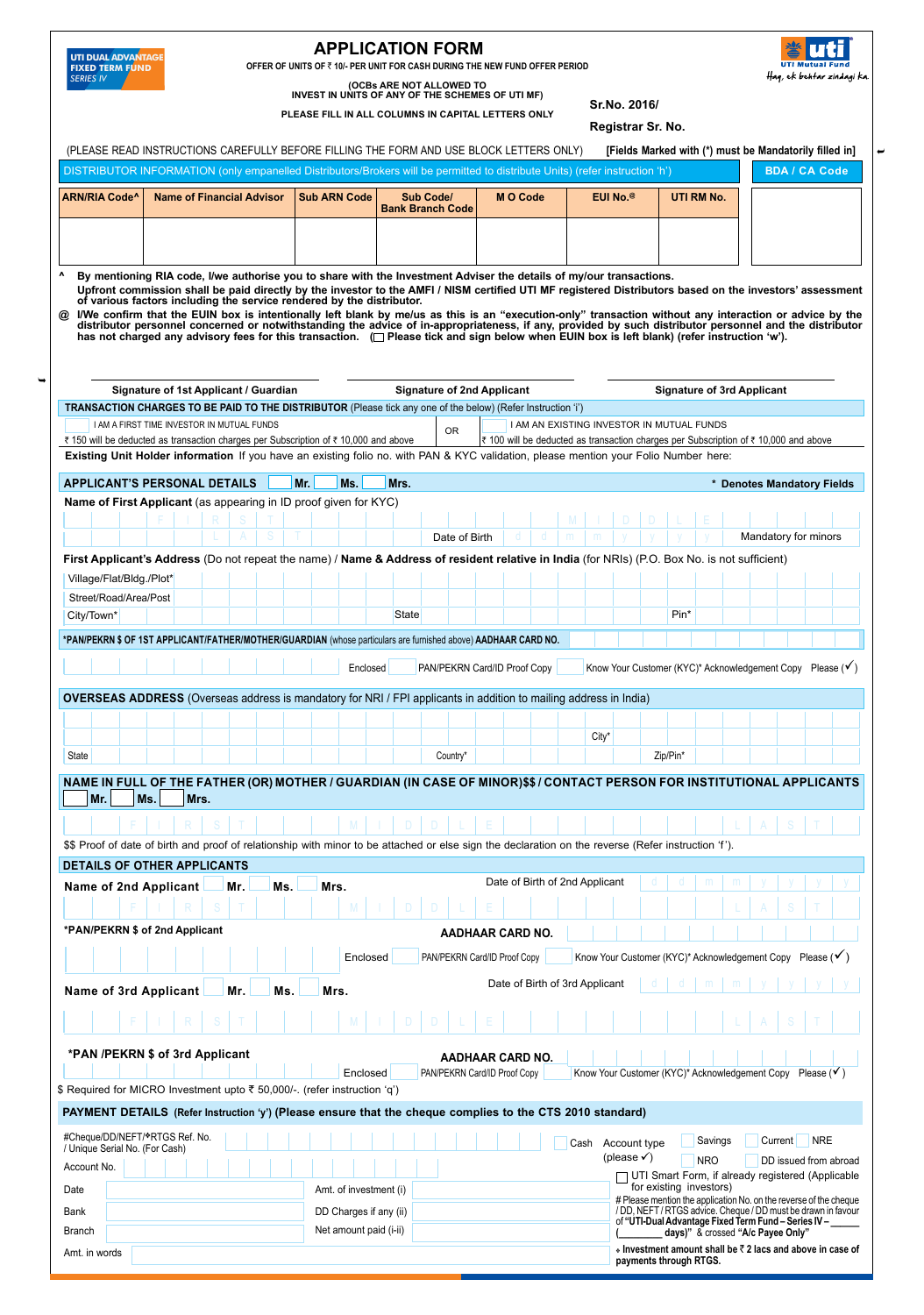| <b>Bank Name</b>                    |                                                             |                                                                                                                                                                                                                                                                                                                                                                                                                                                                                                                                                                                                                                                         |                         |                                              |                                                  | <b>Branch</b>                           |                             |                                                       |         |                                                  |
|-------------------------------------|-------------------------------------------------------------|---------------------------------------------------------------------------------------------------------------------------------------------------------------------------------------------------------------------------------------------------------------------------------------------------------------------------------------------------------------------------------------------------------------------------------------------------------------------------------------------------------------------------------------------------------------------------------------------------------------------------------------------------------|-------------------------|----------------------------------------------|--------------------------------------------------|-----------------------------------------|-----------------------------|-------------------------------------------------------|---------|--------------------------------------------------|
| Address                             |                                                             |                                                                                                                                                                                                                                                                                                                                                                                                                                                                                                                                                                                                                                                         |                         |                                              |                                                  | <b>MICR Code</b>                        |                             | (this is a 9-digit number next to your cheque number) |         |                                                  |
|                                     |                                                             |                                                                                                                                                                                                                                                                                                                                                                                                                                                                                                                                                                                                                                                         |                         |                                              |                                                  | <b>IFS Code</b>                         |                             |                                                       |         |                                                  |
|                                     |                                                             | City                                                                                                                                                                                                                                                                                                                                                                                                                                                                                                                                                                                                                                                    |                         | Pin*                                         |                                                  |                                         | (this is a 11-digit number) |                                                       |         |                                                  |
|                                     | Account type (please $\checkmark$ )                         | Savings                                                                                                                                                                                                                                                                                                                                                                                                                                                                                                                                                                                                                                                 | Current                 | <b>NRO</b>                                   | <b>NRE</b>                                       |                                         |                             |                                                       |         |                                                  |
| Account No.                         |                                                             |                                                                                                                                                                                                                                                                                                                                                                                                                                                                                                                                                                                                                                                         |                         |                                              |                                                  |                                         |                             |                                                       |         |                                                  |
| Unitholding Option                  | Demat Mode                                                  | Physical Mode<br>(if Demat account details are provided below, units will be allotted, by default, in Electronic Mode only)                                                                                                                                                                                                                                                                                                                                                                                                                                                                                                                             |                         |                                              |                                                  |                                         |                             |                                                       |         |                                                  |
|                                     |                                                             | <b>DEMAT ACCOUNT DETAILS</b> - Please ensure that the sequence of names as mentioned in the application form matches with that of the account held with any one<br>of the Depository Participant. Demat Account details are compulsory if demat mode is opted above                                                                                                                                                                                                                                                                                                                                                                                     |                         |                                              |                                                  |                                         |                             |                                                       |         |                                                  |
| National                            | Depository Name                                             |                                                                                                                                                                                                                                                                                                                                                                                                                                                                                                                                                                                                                                                         |                         | Central                                      | Depository Name                                  |                                         |                             |                                                       |         |                                                  |
| Securities<br>Depository<br>Limited | DP ID No.<br>Beneficiary<br>Account No.                     |                                                                                                                                                                                                                                                                                                                                                                                                                                                                                                                                                                                                                                                         |                         | Depository<br>Services<br>(India)<br>Limited | Target ID No.                                    |                                         |                             |                                                       |         |                                                  |
|                                     |                                                             | Enclosures : $\Box$ Client Master List (CML) $\Box$ Transaction cum Holding Statement $\Box$ Delivery Instruction Slip (DIS)                                                                                                                                                                                                                                                                                                                                                                                                                                                                                                                            |                         |                                              |                                                  |                                         |                             |                                                       |         |                                                  |
|                                     |                                                             | <b>INVESTMENT DETAILS (Please v)</b> (* Please check the opening and closing date of the Plan before selecting your choice)                                                                                                                                                                                                                                                                                                                                                                                                                                                                                                                             |                         |                                              |                                                  |                                         |                             |                                                       |         |                                                  |
|                                     | <b>Scheme Name:</b>                                         | UTI - DUAL ADVANTAGE FIXED TERM FUND - SERIES IV -                                                                                                                                                                                                                                                                                                                                                                                                                                                                                                                                                                                                      |                         |                                              |                                                  |                                         |                             | DAYS)                                                 |         |                                                  |
|                                     |                                                             |                                                                                                                                                                                                                                                                                                                                                                                                                                                                                                                                                                                                                                                         |                         |                                              |                                                  | Direct Sub Plan (Refer Instruction 'i') |                             |                                                       |         |                                                  |
|                                     | SUB PLAN (Please $\checkmark$ )                             |                                                                                                                                                                                                                                                                                                                                                                                                                                                                                                                                                                                                                                                         | <b>Regular Sub Plan</b> |                                              |                                                  |                                         |                             |                                                       |         |                                                  |
|                                     | <b>OPTIONS</b> (Please $\checkmark$ )<br>For above sub plan |                                                                                                                                                                                                                                                                                                                                                                                                                                                                                                                                                                                                                                                         | Growth Option           |                                              |                                                  | Dividend Payout Option                  |                             |                                                       |         |                                                  |
|                                     | provided for each such beneficiary.                         | DETAILS OF BENEFICIAL OWNERSHIP (Please tick applicable category).<br>Ownership details to be provided if the Ownership percentage/interest in the trust of any Beneficiary is as per the threshold limit provided below. Details to be                                                                                                                                                                                                                                                                                                                                                                                                                 |                         |                                              |                                                  |                                         |                             |                                                       |         | (Default Growth option)<br>(Refer instruction q) |
|                                     | Category                                                    | Unlisted                                                                                                                                                                                                                                                                                                                                                                                                                                                                                                                                                                                                                                                | <b>Partnership Firm</b> |                                              | Unincorporated                                   |                                         |                             | Trust                                                 | Foreian |                                                  |
|                                     |                                                             | Company                                                                                                                                                                                                                                                                                                                                                                                                                                                                                                                                                                                                                                                 |                         |                                              | <b>Association/Body of</b><br><b>Individuals</b> |                                         |                             |                                                       | —       | Investor \$\$\$                                  |
|                                     | Ownership per cent @@@                                      | >25%                                                                                                                                                                                                                                                                                                                                                                                                                                                                                                                                                                                                                                                    | >15%                    |                                              | >15%                                             |                                         |                             | $>=15%$                                               |         |                                                  |
|                                     |                                                             | @@@ Ownership percentage of shares/capital/profits/property of juridical person/interest in the Trust as on the date of the application shall be furnished by the investor.<br>\$\$\$ In the case of Foreign investors, the beneficial ownership will be determined as per SEBI guidelines. For details refer to SAI/relevant Addendum.<br>In case of any change in the beneficial ownership, the investor will be responsible to intimate UTI AMC / its Registrar / KRA as may be applicable immediately about such change.<br>Details of Beneficial Ownership (Please attach a separate sheet with this format if the space provided is insufficient) |                         |                                              |                                                  |                                         |                             |                                                       |         |                                                  |
|                                     |                                                             | Name                                                                                                                                                                                                                                                                                                                                                                                                                                                                                                                                                                                                                                                    |                         |                                              | <b>Address</b>                                   |                                         |                             | Details of Identity<br>such as PAN /<br>Passport      |         | $%$ of                                           |
| 1                                   |                                                             |                                                                                                                                                                                                                                                                                                                                                                                                                                                                                                                                                                                                                                                         |                         |                                              |                                                  |                                         |                             |                                                       |         | ownership                                        |
| Sr.<br>No.<br>2                     |                                                             |                                                                                                                                                                                                                                                                                                                                                                                                                                                                                                                                                                                                                                                         |                         |                                              |                                                  |                                         |                             |                                                       |         |                                                  |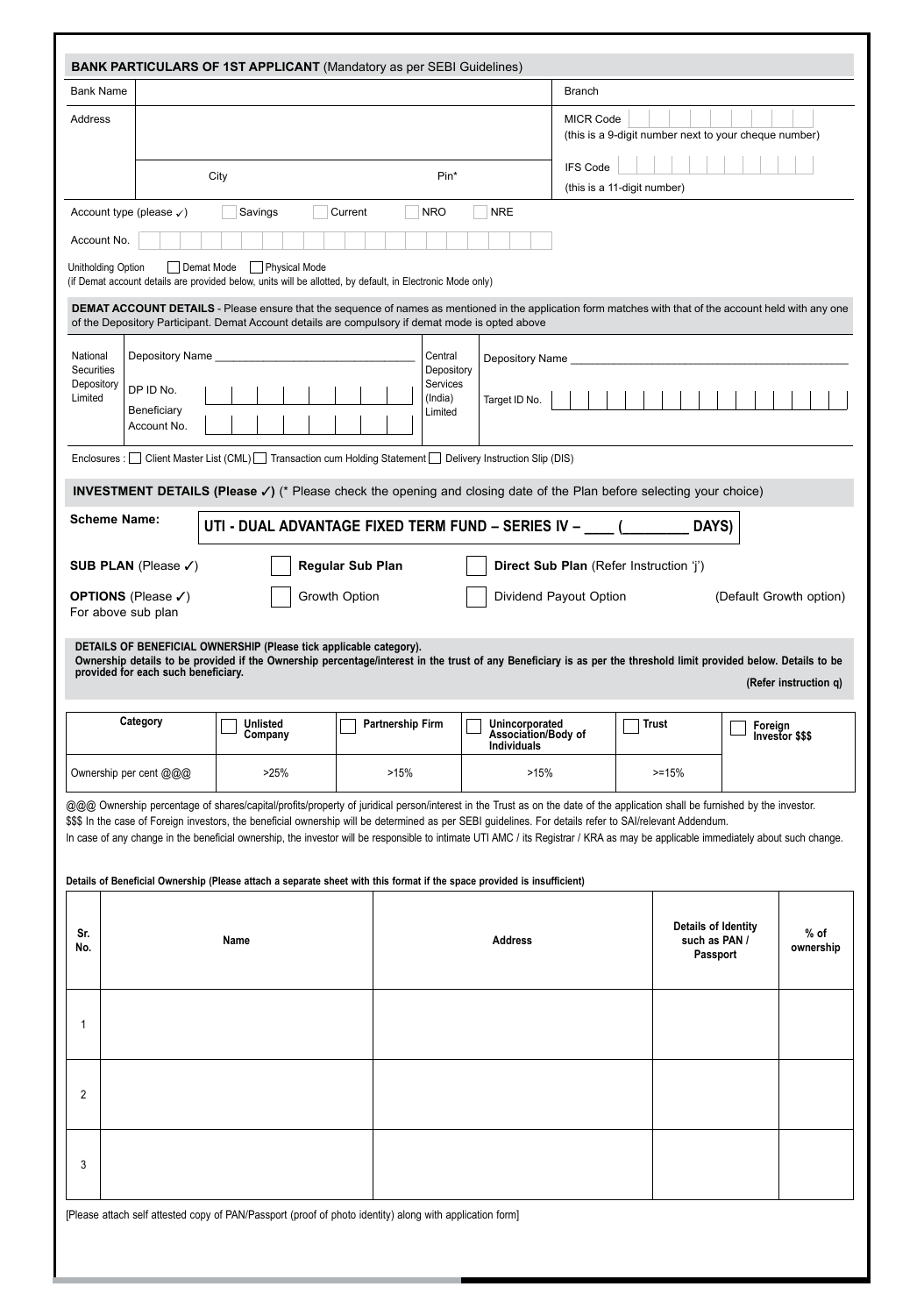| with the following person to ascertain my/our updated contact details.                                                                                              |              |                                                                                                                                                                        |                      |                               |                 |                                                                                                           |                        |       |                                                                              |        |              |              |                                                                    |                                                                                                         |                          |                |                           |                           | (refer instruction k) |
|---------------------------------------------------------------------------------------------------------------------------------------------------------------------|--------------|------------------------------------------------------------------------------------------------------------------------------------------------------------------------|----------------------|-------------------------------|-----------------|-----------------------------------------------------------------------------------------------------------|------------------------|-------|------------------------------------------------------------------------------|--------|--------------|--------------|--------------------------------------------------------------------|---------------------------------------------------------------------------------------------------------|--------------------------|----------------|---------------------------|---------------------------|-----------------------|
| Name                                                                                                                                                                | R            | S                                                                                                                                                                      |                      |                               | M               | D                                                                                                         | D                      | Е     |                                                                              |        |              |              |                                                                    |                                                                                                         |                          |                | S                         |                           |                       |
| Address:                                                                                                                                                            |              |                                                                                                                                                                        |                      |                               |                 |                                                                                                           |                        |       |                                                                              |        |              |              |                                                                    |                                                                                                         |                          |                |                           |                           |                       |
|                                                                                                                                                                     |              |                                                                                                                                                                        |                      |                               |                 |                                                                                                           |                        |       |                                                                              |        |              |              |                                                                    |                                                                                                         |                          |                |                           |                           |                       |
| Relationship with the applicant (optional)                                                                                                                          |              |                                                                                                                                                                        |                      |                               | Email           |                                                                                                           |                        |       |                                                                              | Mobile |              |              |                                                                    |                                                                                                         |                          |                |                           |                           |                       |
| GENERAL INFORMATION - Please (√) wherever applicable                                                                                                                |              |                                                                                                                                                                        |                      |                               |                 |                                                                                                           |                        |       |                                                                              |        |              |              |                                                                    |                                                                                                         |                          |                |                           |                           |                       |
| <b>STATUS:</b>                                                                                                                                                      |              | Resident Individual                                                                                                                                                    |                      |                               |                 | Minor through guardian                                                                                    |                        | HUF   |                                                                              |        |              |              | Partnership                                                        |                                                                                                         |                          |                |                           | Trust                     |                       |
|                                                                                                                                                                     |              | Sole Proprietorship                                                                                                                                                    |                      | Society / Club                |                 |                                                                                                           |                        |       | <b>Body Corporate</b>                                                        |        |              |              | <b>AOP</b>                                                         |                                                                                                         |                          |                |                           | <b>BOI</b>                |                       |
|                                                                                                                                                                     |              | <b>FPI</b>                                                                                                                                                             |                      | <b>NRI</b>                    |                 |                                                                                                           |                        |       | Foreign Nationals##                                                          |        |              |              |                                                                    | <b>Listed Company</b>                                                                                   |                          |                |                           | <b>LLP</b>                |                       |
|                                                                                                                                                                     |              | Unlisted 'Not for Profit'^^ Company                                                                                                                                    |                      |                               |                 |                                                                                                           |                        |       | <b>Other Unlisted Company</b>                                                |        |              | $\mathsf{L}$ | <b>PIO</b>                                                         |                                                                                                         |                          |                |                           |                           |                       |
|                                                                                                                                                                     |              |                                                                                                                                                                        |                      |                               |                 |                                                                                                           |                        |       |                                                                              |        |              |              |                                                                    |                                                                                                         |                          |                |                           |                           |                       |
| OCBs are not allowed to invest in units of any of the schemes of UTI MF.<br>##<br>'Not for Profit' Company as defined under Companies Act (Act of 1956/2013).<br>^^ |              |                                                                                                                                                                        |                      |                               |                 |                                                                                                           |                        |       |                                                                              |        |              |              |                                                                    |                                                                                                         |                          |                |                           |                           |                       |
| <b>OCCUPATION:</b>                                                                                                                                                  |              | <b>Business</b>                                                                                                                                                        |                      | Student                       |                 |                                                                                                           |                        |       | Agriculture                                                                  |        |              |              | Self-employed                                                      |                                                                                                         |                          |                | Professional              |                           |                       |
|                                                                                                                                                                     |              | Housewife                                                                                                                                                              |                      | Retired                       |                 |                                                                                                           |                        |       | Private Sector Service                                                       |        | $\mathbf{I}$ |              | <b>Public Sector Service</b>                                       |                                                                                                         |                          |                |                           | <b>Government Service</b> |                       |
|                                                                                                                                                                     |              | <b>Forex Dealer</b>                                                                                                                                                    |                      |                               |                 | Others (Please specify)                                                                                   |                        |       |                                                                              |        |              |              |                                                                    |                                                                                                         |                          |                |                           |                           |                       |
| <b>MODE OF HOLDING:</b>                                                                                                                                             |              |                                                                                                                                                                        |                      |                               |                 |                                                                                                           | $\Box$                 |       |                                                                              |        |              |              |                                                                    |                                                                                                         |                          |                |                           |                           |                       |
| <b>MARITAL STATUS:</b>                                                                                                                                              | $\mathsf{L}$ | Single<br>Unmarried                                                                                                                                                    |                      | Anyone or survivor<br>Married |                 |                                                                                                           |                        | Joint | <b>Wedding Anniversary</b>                                                   |        |              |              |                                                                    |                                                                                                         |                          |                |                           |                           |                       |
|                                                                                                                                                                     |              |                                                                                                                                                                        |                      |                               |                 |                                                                                                           |                        |       |                                                                              |        |              |              |                                                                    |                                                                                                         |                          |                |                           |                           |                       |
| OTHER DETAILS (MANDATORY)                                                                                                                                           |              |                                                                                                                                                                        |                      |                               |                 |                                                                                                           | FOR INDIVIDUALS ONLY   |       |                                                                              |        |              |              |                                                                    |                                                                                                         |                          |                |                           |                           |                       |
| 1 <sup>st</sup> Applicant:                                                                                                                                          |              | (A) Gross Annual Income Details Please tick $(\checkmark)$                                                                                                             |                      |                               |                 |                                                                                                           |                        |       |                                                                              |        |              |              |                                                                    |                                                                                                         |                          |                |                           |                           |                       |
|                                                                                                                                                                     |              |                                                                                                                                                                        | Below 1 Lac          |                               | $\Box$ 1-5 lacs |                                                                                                           | [OR]                   |       | 5-10 Lacs                                                                    |        |              | 10-25 Lacs   | $\perp$                                                            | $>$ 25 Lacs - 1 Crore $\Box$ > 1 Crore                                                                  |                          |                |                           |                           |                       |
| Net-worth in ₹                                                                                                                                                      |              | (Net worth should not be older than 1 year)                                                                                                                            |                      |                               |                 |                                                                                                           |                        |       |                                                                              |        |              | as on (date) |                                                                    |                                                                                                         |                          |                |                           |                           |                       |
|                                                                                                                                                                     |              | (B) Please tick if applicable: D Politically Exposed Person (PEP)                                                                                                      |                      |                               |                 |                                                                                                           |                        |       |                                                                              |        |              |              |                                                                    | Related to a Politically Exposed Person (PEP)<br>(For definition of PEP, please refer instruction 'x'). |                          |                |                           |                           |                       |
|                                                                                                                                                                     |              | (C) Any other information:                                                                                                                                             |                      |                               |                 |                                                                                                           |                        |       |                                                                              |        |              |              |                                                                    |                                                                                                         |                          |                |                           |                           |                       |
| 2 <sup>nd</sup> Applicant:                                                                                                                                          |              | (A) Gross Annual Income Details                                                                                                                                        | Below 1 Lac 1-5 lacs |                               |                 |                                                                                                           |                        |       | $\Box$ 5-10 Lacs $\Box$ 10-25 Lacs $\Box$ >25 Lacs - 1 Crore $\Box$ >1 Crore |        |              |              |                                                                    |                                                                                                         |                          |                |                           |                           |                       |
|                                                                                                                                                                     |              |                                                                                                                                                                        |                      |                               |                 |                                                                                                           | [OR]                   |       |                                                                              |        |              |              |                                                                    |                                                                                                         |                          |                |                           |                           |                       |
| Net-worth in ₹                                                                                                                                                      |              | (B) Please tick if applicable:   Politically Exposed Person (PEP)                                                                                                      |                      |                               |                 | (Net worth should not be older than 1 year)                                                               |                        |       |                                                                              |        |              |              |                                                                    | Related to a Politically Exposed Person (PEP)                                                           |                          |                |                           |                           |                       |
|                                                                                                                                                                     |              |                                                                                                                                                                        |                      |                               |                 |                                                                                                           |                        |       |                                                                              |        |              |              |                                                                    |                                                                                                         |                          |                |                           |                           |                       |
| 3rd Applicant:                                                                                                                                                      |              | (A) Gross Annual Income Details                                                                                                                                        | Below 1 Lac          |                               | $\Box$ 1-5 lacs |                                                                                                           |                        |       | 5-10 Lacs                                                                    |        |              | 10-25 Lacs   |                                                                    | $\Box$ >25 Lacs - 1 Crore $\Box$ >1 Crore                                                               |                          |                |                           |                           |                       |
|                                                                                                                                                                     |              |                                                                                                                                                                        |                      |                               |                 |                                                                                                           | [OR]                   |       |                                                                              |        |              |              |                                                                    |                                                                                                         |                          |                |                           |                           |                       |
| Net-worth in ₹                                                                                                                                                      |              |                                                                                                                                                                        |                      |                               |                 | (Net worth should not be older than 1 year)                                                               |                        |       |                                                                              |        |              |              |                                                                    | Related to a Politically Exposed Person (PEP)                                                           |                          |                |                           |                           |                       |
|                                                                                                                                                                     |              | (C) Any other information:                                                                                                                                             |                      |                               |                 |                                                                                                           |                        |       |                                                                              |        |              |              |                                                                    |                                                                                                         |                          |                |                           |                           |                       |
|                                                                                                                                                                     |              | (A) Gross Annual Income Details                                                                                                                                        |                      |                               |                 | FOR NON-INDIVIDUALS ONLY                                                                                  |                        |       |                                                                              |        |              |              |                                                                    |                                                                                                         |                          |                |                           |                           |                       |
|                                                                                                                                                                     |              |                                                                                                                                                                        | Below 1 Lac          |                               | 1-5 lacs        |                                                                                                           |                        |       | 5-10 Lacs                                                                    |        |              | 10-25 Lacs   |                                                                    | $>$ 25 Lacs - 1 Crore $\Box$ > 1 Crore                                                                  |                          |                |                           |                           |                       |
| Net-worth in ₹                                                                                                                                                      |              |                                                                                                                                                                        |                      |                               |                 | (Net worth should not be older than 1 year)                                                               | [OR]                   |       |                                                                              |        |              |              | _as on (date) $\boxed{\circ\hspace{-.05in} \hspace{-.02in} \circ}$ |                                                                                                         |                          |                |                           |                           |                       |
|                                                                                                                                                                     |              | (B) Is the entity involved in / providing any or the following services                                                                                                |                      |                               |                 |                                                                                                           |                        |       |                                                                              |        |              |              |                                                                    |                                                                                                         |                          |                |                           |                           |                       |
|                                                                                                                                                                     |              | - Foreign Exchange / Money Changer Services   YES   NO - Gaming / Gambling/Lottery Services (e.g. casinos, betting syndicates)   YES   NO<br>- Money Lending / Pawning |                      |                               |                 |                                                                                                           | $\Box$ YES $\Box$ NO   |       |                                                                              |        |              |              |                                                                    |                                                                                                         |                          |                |                           |                           |                       |
|                                                                                                                                                                     |              |                                                                                                                                                                        |                      |                               |                 |                                                                                                           |                        |       |                                                                              |        |              |              |                                                                    |                                                                                                         |                          |                |                           |                           |                       |
|                                                                                                                                                                     |              |                                                                                                                                                                        |                      |                               |                 |                                                                                                           | <b>ACKNOWLEDGEMENT</b> |       |                                                                              |        |              |              |                                                                    |                                                                                                         |                          | $\leftarrow -$ |                           |                           |                       |
| <b>UTI DUAL ADVANTAGE</b><br><b>FIXED TERM FUND</b><br><b>SERIES IV</b>                                                                                             |              |                                                                                                                                                                        |                      |                               |                 | (To be filled in by the Applicant)<br>UTI-DUAL ADVANTAGE FIXED TERM FUND - SERIES IV - ____ (______ DAYS) |                        |       |                                                                              |        |              |              | Sr. No. 2016/                                                      |                                                                                                         |                          |                | Haq, ek behtar zindagi ka |                           |                       |
| Received from Mr / Ms / M/s                                                                                                                                         |              |                                                                                                                                                                        |                      |                               |                 |                                                                                                           |                        |       |                                                                              |        |              |              |                                                                    |                                                                                                         |                          |                |                           |                           |                       |
| along with Cheque <sup>\$</sup> /DD <sup>\$</sup> /NEFT/RTGS                                                                                                        |              |                                                                                                                                                                        |                      |                               |                 |                                                                                                           |                        | dated |                                                                              |        |              |              |                                                                    |                                                                                                         |                          |                |                           |                           |                       |
| Ref. No./Unique Serial No. (For Cash)<br>Drawn on (Bank)                                                                                                            |              |                                                                                                                                                                        |                      |                               |                 |                                                                                                           |                        |       |                                                                              |        |              |              |                                                                    |                                                                                                         | Stamp of UTI AMC Office/ |                |                           |                           |                       |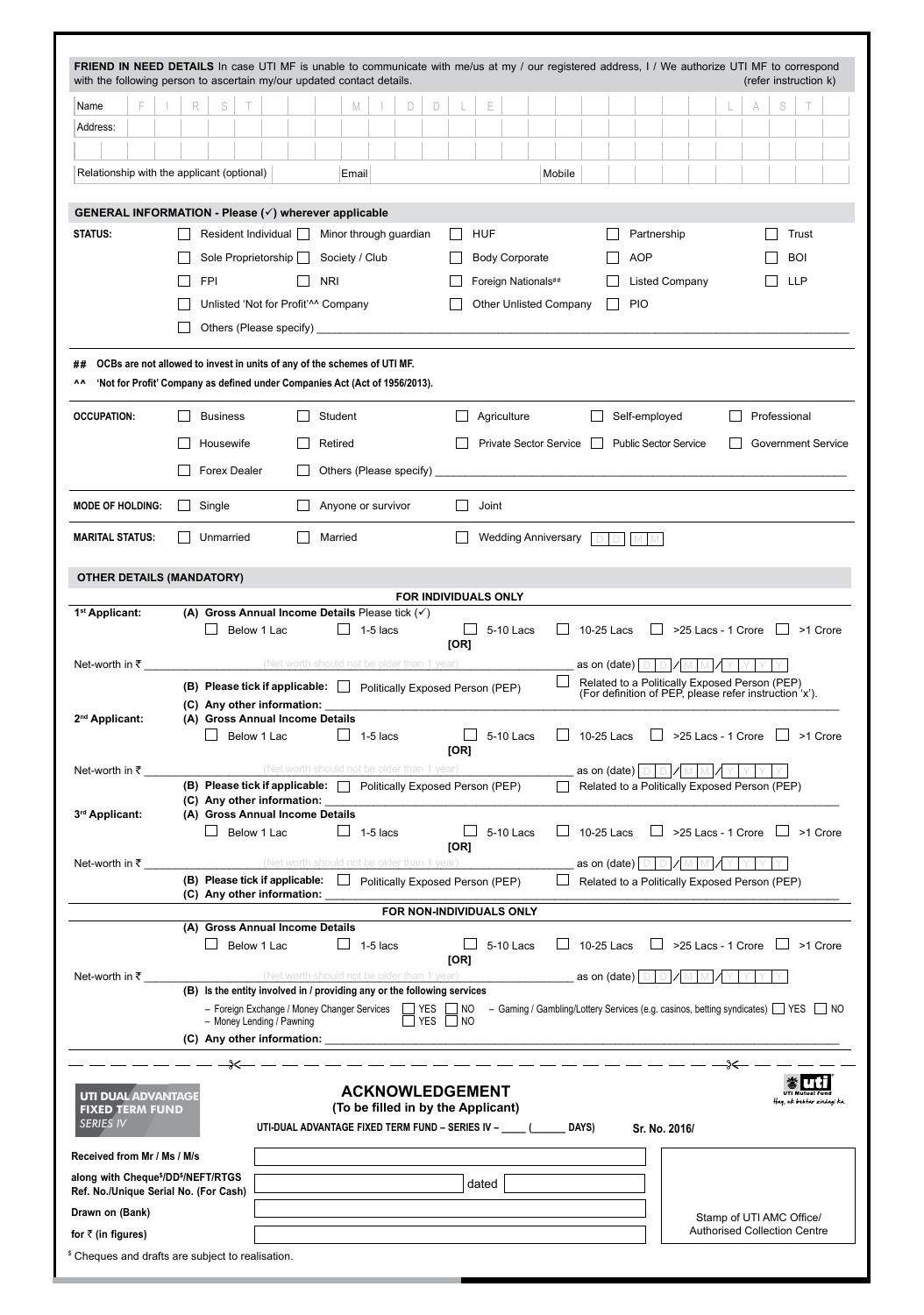|                                                    |                                                                                                                                                                                                                                                                                                                                                                                                                                                                                                                                                     |                                            | DETAILS UNDER FATCA (FOREIGN TAX COMPLIANCE ACT) AND CRS (COMMON REPORTING STANDARD)                                                           |                        |                     | (Refer Instruction 'z')                                                                                                                                               |
|----------------------------------------------------|-----------------------------------------------------------------------------------------------------------------------------------------------------------------------------------------------------------------------------------------------------------------------------------------------------------------------------------------------------------------------------------------------------------------------------------------------------------------------------------------------------------------------------------------------------|--------------------------------------------|------------------------------------------------------------------------------------------------------------------------------------------------|------------------------|---------------------|-----------------------------------------------------------------------------------------------------------------------------------------------------------------------|
|                                                    | Information to be provided by all Applicants in the same sequence of Names as given in this Application form                                                                                                                                                                                                                                                                                                                                                                                                                                        |                                            |                                                                                                                                                |                        |                     |                                                                                                                                                                       |
|                                                    | Are you a tax resident of any country other than India?                                                                                                                                                                                                                                                                                                                                                                                                                                                                                             |                                            |                                                                                                                                                |                        |                     |                                                                                                                                                                       |
|                                                    | If No, please tick here: $\vert$<br><b>First Applicant</b>                                                                                                                                                                                                                                                                                                                                                                                                                                                                                          | Second Applicant                           |                                                                                                                                                | <b>Third Applicant</b> |                     |                                                                                                                                                                       |
|                                                    | If yes, please fill in the Particulars in the prescribed Form for FATCA/CRS and attach it with this Application Form.                                                                                                                                                                                                                                                                                                                                                                                                                               |                                            |                                                                                                                                                |                        |                     |                                                                                                                                                                       |
|                                                    | NOMINATION DETAILS (Please $\checkmark$ ) (please sign if you do not wish to nominate)                                                                                                                                                                                                                                                                                                                                                                                                                                                              |                                            |                                                                                                                                                |                        |                     |                                                                                                                                                                       |
|                                                    | I/We hereby nominate the undermentioned Nominee to receive the amounts to my / our credit in the event of my / our death. I/We also understand<br>that all payments and settlements made to such Nominee and signature of the Nominee acknowledging receipt thereof, shall be a valid discharge by<br>the AMC / Mutual Fund / Trustee.                                                                                                                                                                                                              |                                            |                                                                                                                                                |                        |                     |                                                                                                                                                                       |
|                                                    | <b>Name and Address of Nominee</b>                                                                                                                                                                                                                                                                                                                                                                                                                                                                                                                  |                                            | To be furnished in case nominee is a minor                                                                                                     |                        |                     |                                                                                                                                                                       |
| Name                                               |                                                                                                                                                                                                                                                                                                                                                                                                                                                                                                                                                     |                                            | Name of the guardian                                                                                                                           |                        |                     |                                                                                                                                                                       |
| Date of Birth                                      | $ d d $ m $ m y y $                                                                                                                                                                                                                                                                                                                                                                                                                                                                                                                                 |                                            | Address of guardian                                                                                                                            |                        |                     |                                                                                                                                                                       |
|                                                    | (in case of nominee is a minor)                                                                                                                                                                                                                                                                                                                                                                                                                                                                                                                     |                                            |                                                                                                                                                |                        |                     |                                                                                                                                                                       |
|                                                    | Address with pin code                                                                                                                                                                                                                                                                                                                                                                                                                                                                                                                               |                                            | Signature of Nominee / quardian<br>(for minor)                                                                                                 |                        |                     |                                                                                                                                                                       |
|                                                    | Investors who wish to nominate two or three persons may fill in the separate form prescribed for the same and attach it with this application form.                                                                                                                                                                                                                                                                                                                                                                                                 |                                            |                                                                                                                                                |                        |                     |                                                                                                                                                                       |
|                                                    | I/We do not wish to nominate                                                                                                                                                                                                                                                                                                                                                                                                                                                                                                                        |                                            |                                                                                                                                                |                        |                     |                                                                                                                                                                       |
|                                                    |                                                                                                                                                                                                                                                                                                                                                                                                                                                                                                                                                     |                                            |                                                                                                                                                |                        |                     |                                                                                                                                                                       |
|                                                    |                                                                                                                                                                                                                                                                                                                                                                                                                                                                                                                                                     |                                            |                                                                                                                                                |                        |                     |                                                                                                                                                                       |
|                                                    | Signature of 1st Applicant / Guardian                                                                                                                                                                                                                                                                                                                                                                                                                                                                                                               | <b>Signature of 2nd Applicant</b>          |                                                                                                                                                |                        |                     | <b>Signature of 3rd Applicant</b>                                                                                                                                     |
|                                                    |                                                                                                                                                                                                                                                                                                                                                                                                                                                                                                                                                     |                                            |                                                                                                                                                |                        |                     |                                                                                                                                                                       |
|                                                    | <b>DECLARATION AND SIGNATURE OF APPLICANT/S</b>                                                                                                                                                                                                                                                                                                                                                                                                                                                                                                     |                                            |                                                                                                                                                |                        |                     |                                                                                                                                                                       |
|                                                    | channels or from my / our NRE / NRO Account. I/We undertake to provide further details of source of funds and any such other relevant documents,<br>if called for by UTI Mutual Fund (Applicable to NRI's). ● I hereby solemnly declare that I am the father/mother/quardian of the minor child in whose<br>name the application is made. The date of birth stated by me is true and correct. I do not have any documents in support of the date of birth and<br>relationship with minor child. (Strike out if this declaration is not applicable). |                                            | MF. ● I/We confirm that we are Non-Residents of Indian Nationality/Origin and that the funds are remitted from abroad through approved banking |                        |                     |                                                                                                                                                                       |
| Through email <sup>∞</sup><br>® Applicable to NRIs | OPTION FOR DESPATCH OF STATEMENT OF ACCOUNT (SoA)<br>SoA in Physical Form<br>∞ Please send the Account Statement, Abridged Annual Report, Transaction confirmation, communication of change of address, change of bank details etc. through email only at the below email ID.                                                                                                                                                                                                                                                                       | At my Overseas address as mentioned above® |                                                                                                                                                |                        |                     |                                                                                                                                                                       |
|                                                    | Mobile No.                                                                                                                                                                                                                                                                                                                                                                                                                                                                                                                                          | Tel. (R) STD CODE                          |                                                                                                                                                |                        | Tel. (O) $STD$ code |                                                                                                                                                                       |
| First<br><b>Applicant</b>                          |                                                                                                                                                                                                                                                                                                                                                                                                                                                                                                                                                     |                                            |                                                                                                                                                |                        |                     |                                                                                                                                                                       |
| <b>Details</b>                                     |                                                                                                                                                                                                                                                                                                                                                                                                                                                                                                                                                     |                                            |                                                                                                                                                |                        |                     |                                                                                                                                                                       |
|                                                    | *E-mail ______                                                                                                                                                                                                                                                                                                                                                                                                                                                                                                                                      |                                            |                                                                                                                                                |                        |                     |                                                                                                                                                                       |
|                                                    |                                                                                                                                                                                                                                                                                                                                                                                                                                                                                                                                                     |                                            |                                                                                                                                                |                        |                     |                                                                                                                                                                       |
|                                                    |                                                                                                                                                                                                                                                                                                                                                                                                                                                                                                                                                     |                                            |                                                                                                                                                |                        |                     |                                                                                                                                                                       |
|                                                    | Signature of 1st Applicant / Guardian / POA^^<br>Name of 1st Authorised Signatory                                                                                                                                                                                                                                                                                                                                                                                                                                                                   |                                            | Signature of 2nd Applicant / POA <sup>^^</sup><br>Name of 2nd Authorised Signatory                                                             |                        |                     |                                                                                                                                                                       |
|                                                    |                                                                                                                                                                                                                                                                                                                                                                                                                                                                                                                                                     |                                            |                                                                                                                                                |                        |                     |                                                                                                                                                                       |
|                                                    |                                                                                                                                                                                                                                                                                                                                                                                                                                                                                                                                                     |                                            |                                                                                                                                                |                        |                     |                                                                                                                                                                       |
|                                                    |                                                                                                                                                                                                                                                                                                                                                                                                                                                                                                                                                     |                                            |                                                                                                                                                |                        |                     |                                                                                                                                                                       |
| Notes:                                             |                                                                                                                                                                                                                                                                                                                                                                                                                                                                                                                                                     |                                            |                                                                                                                                                |                        |                     |                                                                                                                                                                       |
|                                                    | 1. If the application is incomplete and any other requirement is not fulfilled, the application is liable to be rejected.                                                                                                                                                                                                                                                                                                                                                                                                                           |                                            |                                                                                                                                                |                        |                     |                                                                                                                                                                       |
|                                                    | 2. Consolidated Account Statement (CAS) will be sent within 10 days of the following month of the transaction.                                                                                                                                                                                                                                                                                                                                                                                                                                      |                                            |                                                                                                                                                |                        |                     |                                                                                                                                                                       |
|                                                    | 3. Please ensure that all KYC Compliance Proof and PAN details are given, failing which your application will be rejected. PAN not<br>applicable for Micro SIP.                                                                                                                                                                                                                                                                                                                                                                                     |                                            |                                                                                                                                                |                        |                     |                                                                                                                                                                       |
|                                                    | 4. All communication relating to issue of Statement of Account, Change in name, Address or Bank particulars, Nomination, Redemption, Death<br>Claims etc., may please be addressed to the Registrar:                                                                                                                                                                                                                                                                                                                                                |                                            |                                                                                                                                                |                        |                     | To be dispatched to my resident relative's address in India as mentioned above®<br>Signature of 3rd Applicant / POA <sup>^^</sup><br>Name of 3rd Authorised Signatory |
|                                                    | M/s. Karvy Computershare Pvt. Ltd.: Unit: UTIMF, Karvy Selenium Tower B, Plot Nos. 31 & 32, Financial District, Nanakramguda, Serilingampally                                                                                                                                                                                                                                                                                                                                                                                                       |                                            |                                                                                                                                                |                        |                     |                                                                                                                                                                       |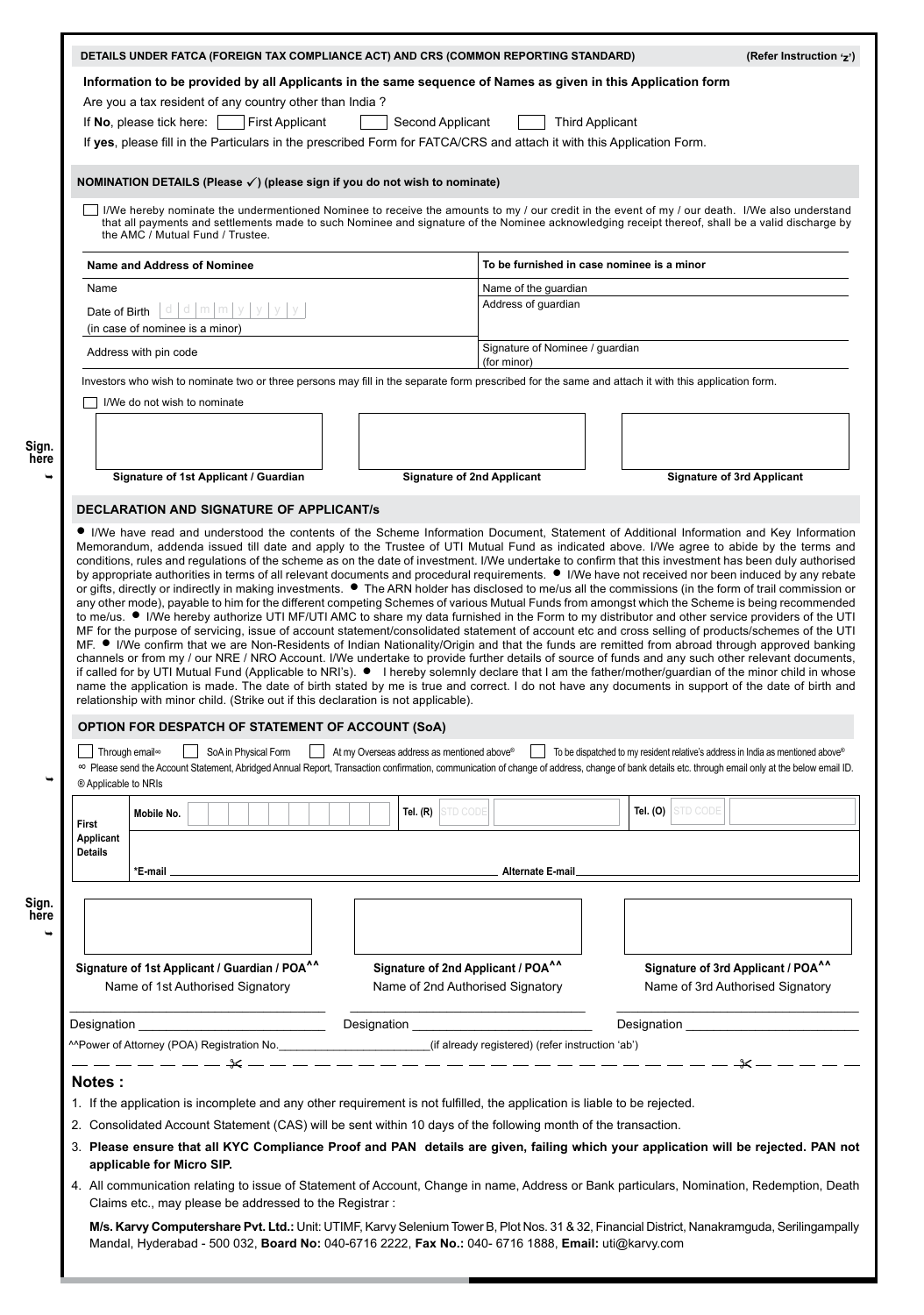## **GENERAL INSTRUCTIONS FOR FILLING THE APPLICATION FORM PLEASE Application Form should be filled in Capital letters only**

## **[Fields Marked with (\*) must be Mandatorily filled in]**

## **[Before Filling up the Form, Please read the Cover Page carefully to know the Risk Profile of the Scheme]**

- (a) Please read the terms of the Key Information Memorandum, Scheme Information Document and Statement of Additional Information carefully before filling the Application Form. Investors are deemed to have accepted the terms subject to which this offer is being made and bind themselves to the terms upon signing the Application Form and tendering payment.
- (b) Before submission of application form at UTI Financial Centres and other authorised collection centres investors may please ensure that the form has been filled in completely and signed by all the applicants properly as incomplete application is liable to be rejected.
- (c) NRI applicants should preferably submit the application at NRI Branch, Mumbai, Dubai Representative Office or any Financial Centre of UTI AMC along with NR(E) / NR(O) cheque or a rupee draft payable at the place where the application is submitted.
- (d) **Please write the application serial number on the reverse of the cheque / draft.**
- (e) Please fill in the names of the applicant(s) / institution / parent or lawful guardian / minor / alternate applicant / nominee etc. at the appropriate places in the application form. PIN code no. must be given with address to avoid delay / loss in transit.
- (f) Attach any one of the documents as proof of date of birth and relationship with minor viz., birth certificate, School leaving certificate/mark sheet issued by Higher Secondary Board of respective states, ICSE, CBSE etc., Passport of the minor or any other suitable proof evidencing the date of birth and relationship with the minor.
- (g) It is mandatory for an applicant to furnish full and correct particulars of bank account such as nature and number of the account, name and address of the bank, name of the branch, MICR code of the branch (where applicable) etc. at the appropriate place in the application form. Application without such bank particulars is liable to be rejected. If the credit of dividend distribution is delayed or not effected at all for reason of incomplete or incorrect information furnished by the applicant, UTI AMC cannot be held responsible.
- (h) If you have invested through a distributor, kindly specify the Name and ARN Code, Sub ARN Code of the distributor, else for Direct Investment, please mention "Direct" in the Column "Name & Broker Code/ARN / Sub ARN Code". In case nothing is specified, then by default, the Broker Code will be treated as Direct and the application form will be treated as Direct Application.

## (i) **Transaction Charges**

Pursuant to SEBI circular no. CIR/IMD/DF/13/2011 dated August 22, 2011, a transaction charge of  $\bar{\tau}$  100/- for existing investors and  $\bar{\tau}$  150/- in the case of first time investor in Mutual Funds, per subscription of  $\bar{\tau}$  10,000/- and above, respectively, is to be paid to the distributors of UTI Mutual Fund products. However, there shall be no transaction charges on direct investment/s not made through the distributor/financial advisor etc.

There shall be no transaction charge on subscription below  $\bar{\tau}$ 10,000/-.

If the investor has not ticked in the Application form whether he/ she is an existing/new investor, then by default, the investor will be treated as an existing investor and transaction charges of  $\bar{\tau}$ 100/- will be deducted for investments of  $\bar{\tau}$  10,000/- and above and paid to distributor/financial advisor etc., whose information is provided by the investor in the Application form. However, where the investor has mentioned 'Direct Plan' against the scheme name, the Distributor code will be ignored and the Application will be processed under 'Direct Sub Plan' in which case no transaction charges will be paid to the distributor.

The transaction charge, if any, shall be deducted by UTI AMC from the subscription amount and paid to the distributor and the balance shall be invested. Allocation of Units under the scheme will be Net of Transaction Charges. The Statement of Account (SOA) would also reflect the same.

Upfront commission shall be paid directly by the investor to the AMFI registered Distributors based on the investors' assessment of various factors including the service rendered by the distributor.

For details on opting in/out by distributors for charging transaction charges etc., refer to SAI/SID.

(j) **Direct Sub Plan**

Direct Sub Plan is for all category of eligible investors (whether existing or new Unitholders) who purchase/subscribe Units directly with the Fund and is not available for investors who route their investments through a Distributor.

 The Direct Sub Plan will be a separate plan under the Fund/ Scheme and shall have a lower expense ratio excluding distribution expenses, commission etc and will have a separate NAV. No commission shall be paid from Direct Sub Plan. Portfolio of the scheme under the Regular Sub Plan and Direct Sub Plan will be common

For further details refer to SAI.

- (k) **'Friend In Need'** details will be used by UTI MF only for ascertaining the present address of the unit holder (without disclosing investment details of the investor) if no response is received from the unit holder on sending communication in any form to his/ her registered address or e-mail ID, if available, atleast for two occasions. For further details, please refer to SAI.
- (l) SEBI has made it mandatory for all applicants, irrespective of amount of investment, to furnish Income Tax PAN. An application without PAN will be rejected. Investors are required to provide the photocopy (self attested by the investor) of the PAN card along with the application form. If the investment is in the name of minor the PAN of the minor or his father / mother / guardian whose particulars are provided in the application form is to be provided.

## **Investment & Payment Details**

- (m) The cheque/draft accompanying an application should be made payable in favour of "UTI-Dual Advantage Fixed Term Fund Series IV". In the case of 'Direct Sub Plan', the cheque/draft shall be payable in favour of "UTI-Dual Advantage Fixed Term Fund Series IV - Direct Sub Plan".
- (n) Outstation cheques are not accepted. In case the payment is made by demand draft, the draft commission will have to be borne by the applicants. However for investment made from areas where there are no UTI Financial Centres or authorised collection centres (where local cheques are accepted), UTI AMC may, if it so decides, bear draft charges to the extent of  $\bar{\tau}$  250/- per application or the actual as is prescribed by banks, whichever is lower or such amount as may be decided by UTI AMC from time to time. The investors have to attach proof of the DD charges paid to a bank (i.e. acknowledgement issued by the bank where DD is purchased). The reimbursement/adjustment of DD charges is solely at the discretion of UTI AMC and in case if it is found that such charges are unreasonably higher than normal market rates, such charges may not be admissible. For further details, refer to SAI/SID of the scheme.
- (o) UTI AMC/MF shall not accept application for subscription of units accompanied with Third Party Payment except in certain exceptional cases as may be permitted. For details please refer to SID/SAI.

## **Payment Modes**

#### (p) **No money orders, outstation cheques, post-dated cheques and postal orders will be accepted.**

However, cash payment to the extent of  $\bar{\tau}$  50,000/- per investor, per Mutual Fund, per financial year through designated branches of Axis Bank will be accepted subject to the following procedure:-

- i. Investors who desire to invest upto  $\bar{\tau}$  50,000/- per financial year shall contact any of our UTI UFCs and obtain a Form for Deposit of Cash and fill-up the same.
- ii. Investors shall then approach the designated branch of Axis Bank along with the duly filled-in Form for Deposit of Cash and deposit the cash.
- iii. Axis Bank will provide an Acknowledgement slip containing the details of Date & Time of deposit, Unique serial number, Scheme Name, Name of the Investor and Cash amount deposited. The Investors shall attach the Acknowledgement slip with the duly filled-in application form and submit them at the UFCs for time stamping.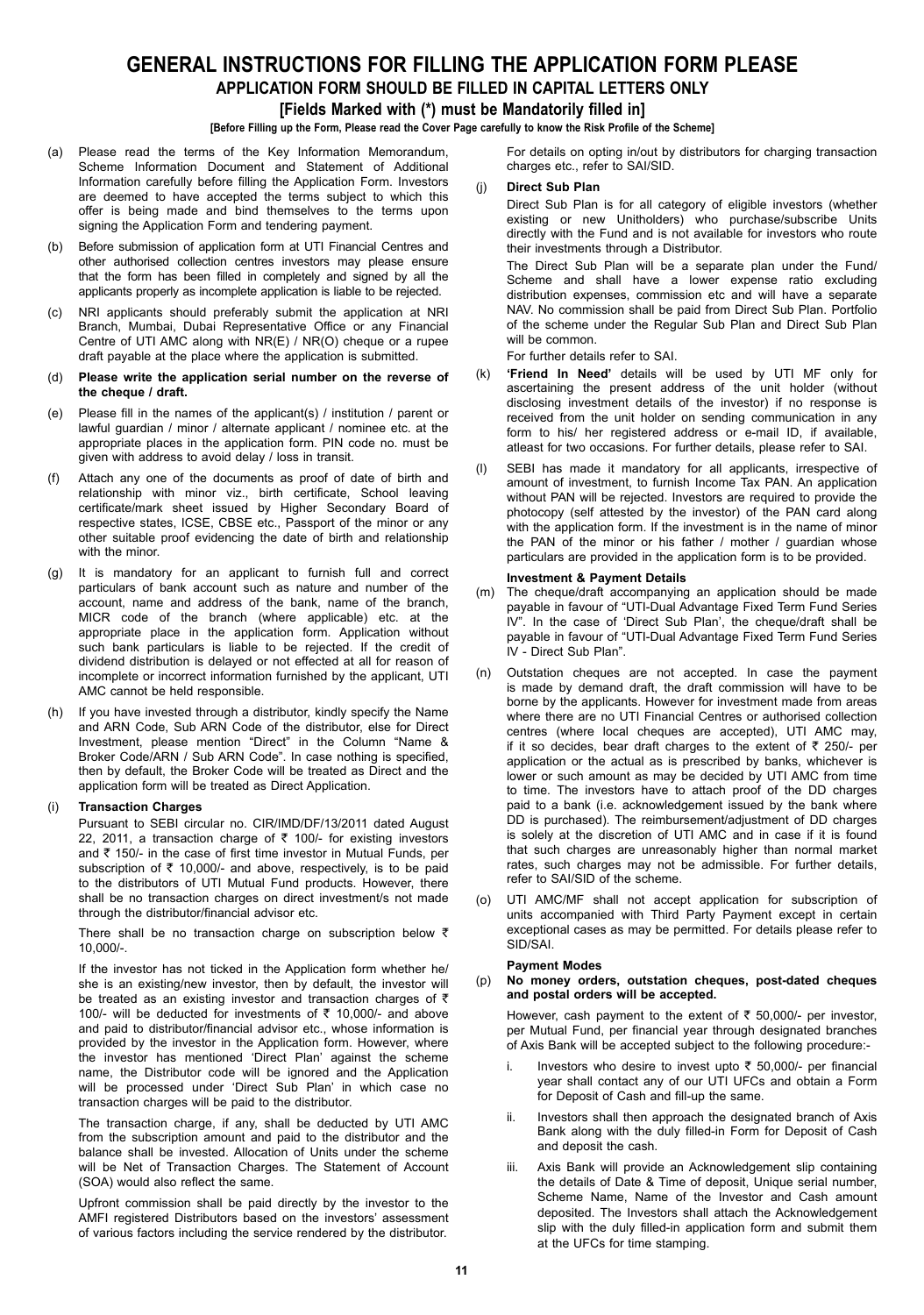iv. Applicability of NAV will be based on depositing of cash at the designated bank branch before the cut-off time and time-stamping of the valid application together with the acknowledgment slip at the UTI Financial Centre (UFC)/ Official Point of Acceptance (OPA).

For further details please refer to SAI.

## (q) **Know Your Customer (KYC):**

Common Standard KYC through CDSL Ventures Ltd (CVL) is applicable for all categories of investors and for any amount of investment. KYC done once with a SEBI registered intermediary will be valid with another intermediary. Intermediaries shall carry out In-Person Verification (IPV) of their clients.

For further details related to KYC, please refer to SAI/SID of the scheme.

## **PAN-Exemption for micro financial products**

Only individual Investors (including NRIs, Minors & Sole proprietary firms) who do not have a PAN, and who wish to invest upto  $\bar{\tau}$  50000/- in a financial year under any Scheme shall be exempted from the requirement of PAN on submission of duly filled in purchase application forms, payment amount/instrument and KYC application form with other prescribed documents towards proof of identity as specified by SEBI. For all other categories of investors, this exemption is not applicable.

Please refer to the SAI for further details on KYC.

## **Details of Beneficial Ownership**

In terms of SEBI Master Circular on AML/CFT dated December 31, 2010, 'Beneficial Owner' has been defined as a natural person/s who ultimately own, control or influence a client and / or persons on whose behalf a transaction is being conducted, which includes persons who exercise ultimate effective control over a legal person or arrangement

Further, the Prevention of Money Laundering Rules, 2005 (PMLR 2005) read with Prevention of Money Laundering Act, 2002 also require that all the beneficial owner(s) shall identify themselves with the intermediary through whom his/her/their investments are made in the scheme.

## **Applicability:**

It is applicable to all categories of investors **except** a) Individuals and b) a company listed on a stock exchange or is a majority owned subsidiary of such a company

Above information shall be provided by the investors to UTI Asset Management Company Ltd (UTI AMC) / its Registrar, till the same is taken over by KYC Registering Authority (KRA).

Details of the identity of the beneficial owner/ all natural person(s) such as their Name(s), PAN number/Passport details, Address etc together with a self attested PAN Card copy is to be provided by the Investor to the Official Points of Acceptance (OPAs) of the UTI MF Schemes/aforesaid Registrar while submitting the Application Form. Such beneficial owners/natural persons include those who are acting alone or together, or through one or more juridical person and exercising control through ownership or who ultimately has a controlling ownership interest.

## **In case of any change in the beneficial ownership, the investor will be responsible to intimate UTI AMC / its Registrar / KRA as may be applicable immediately about such change.**

For further details regarding manner of determination of beneficial ownership in doubtful cases (relating to investors other than Trust and Foreign investors), investments by Trust and Foreign Investors and for other details regarding disclosure of information regarding beneficial ownership etc., please refer to SAI/relevant Addendum.

## (r) **Aadhar Card**

**In addition to KYC compliance proof / self attested PAN Card copy, the investors are advised to provide Aadhar Card No., if any.**

## (s) **Consolidated Account Statement (CAS)**

The AMC will issue a Consolidated Account Statement (CAS) for each calendar month to the investor in whose folios transactions has taken place during that month and such statement will be issued on or before the 10th day of the succeeding month

detailing all the transactions and holding at the end of month including transaction charges paid to the distributor, if any, across all schemes of all mutual funds.

Further, CAS as above, will also be issued every half yearly (September/March), on or before the 10th day of succeeding month detailing holding at the end of the sixth month, across all schemes of all mutual funds, to all such investors in whose folios no transactions has taken place during that period.

The word "transaction" for the purposes of CAS would include purchase, dividend payout, bonus transactions and merger, if any.

 However, Folios under Micropension arrangement shall be exempted from the issuance of CAS.

## **Statement of Account for Demat Account holders:-**

- (I) The unit holders who do not have Demat account shall continue to receive the Consolidated Account Statements (CAS) as per the existing practice.
- (II) For unit holders having Mutual Fund (MF) investments and Demat Account
	- a. Such Investors shall receive a single Consolidated Account Statement (CAS) from the Depository.
	- b. Consolidation shall be done on the basis of Permanent Account Number (PAN). In case of multiple holding, it shall be PAN of the first holder and pattern of holding.
	- c. In case an investor has multiple accounts across two depositories, the depository with whom the Demat account has been opened earlier will be the default depository which will consolidate the details across depositories and MF investments and dispatch the CAS to the investor.
	- d. The CAS will be generated on monthly basis.
	- e. If there is any transaction in any of the Demat accounts of the investor or in any of his mutual fund folios, depositories shall send the CAS within ten days from the month end. In case, there is no transaction in any of the mutual fund folios and demat accounts, then CAS with holding details shall be sent to the investor on half yearly basis.
	- f. The dispatch of CAS by the depositories shall constitute compliance by UTI AMC/ UTI Mutual Fund with the requirements under Regulation 36(4) of SEBI (Mutual Funds) Regulations, 1996.

For further details on other Folios exempted from issuance of CAS, PAN related matters of CAS etc, please refer to SAI.

## (t) **MF Utility for Investors**

UTI AMC Ltd has entered into an agreement with MF Utilities India Private Ltd (MFUI) for usage of MF Utility (MFU), a shared service initiative of various Asset Management Companies, which acts as a transaction aggregation portal for transacting in multiple Schemes of various Mutual Funds with a single form and a single payment instrument through a Common Account Number (CAN)

Accordingly, all financial and non-financial transactions pertaining to the Scheme are available through MFU either electronically on www.mfuonline.com as and when such a facility is made available by MFUI or physically through authorised Points Of Service ("POS) of MFUI with effect from the respective dates as published on MFUI website against the POS locations. However, all such transactions shall be subject to the eligibility of investors, any terms and conditions and compliance with the submission of documents and procedural requirements as stipulated by UTI MF/ UTI AMC from time to time in addition to the conditions specified by MFU, if any.

The online portal of MFUI i.e. www.mfuonline.com and the POS locations aforesaid shall act as Official Points of Acceptance (OPAs) in addition to the existing OPAs of the UTI AMC Ltd and any transaction submitted at such POS will be routed through MFUI or as may be decided by UTI AMC. Investors not registered with MFUI also can submit their transactions request by giving reference to their existing folio number. All valid applications received for any other scheme apart from eligible schemes as stated above may be accepted by UTI AMC at its own discretion

The uniform cut off time as prescribed by SEBI and as mentioned in the SID/KIM of the Scheme shall be applicable for applications received by MFUI. However, in case of investment of  $\bar{z}$  2 lacs and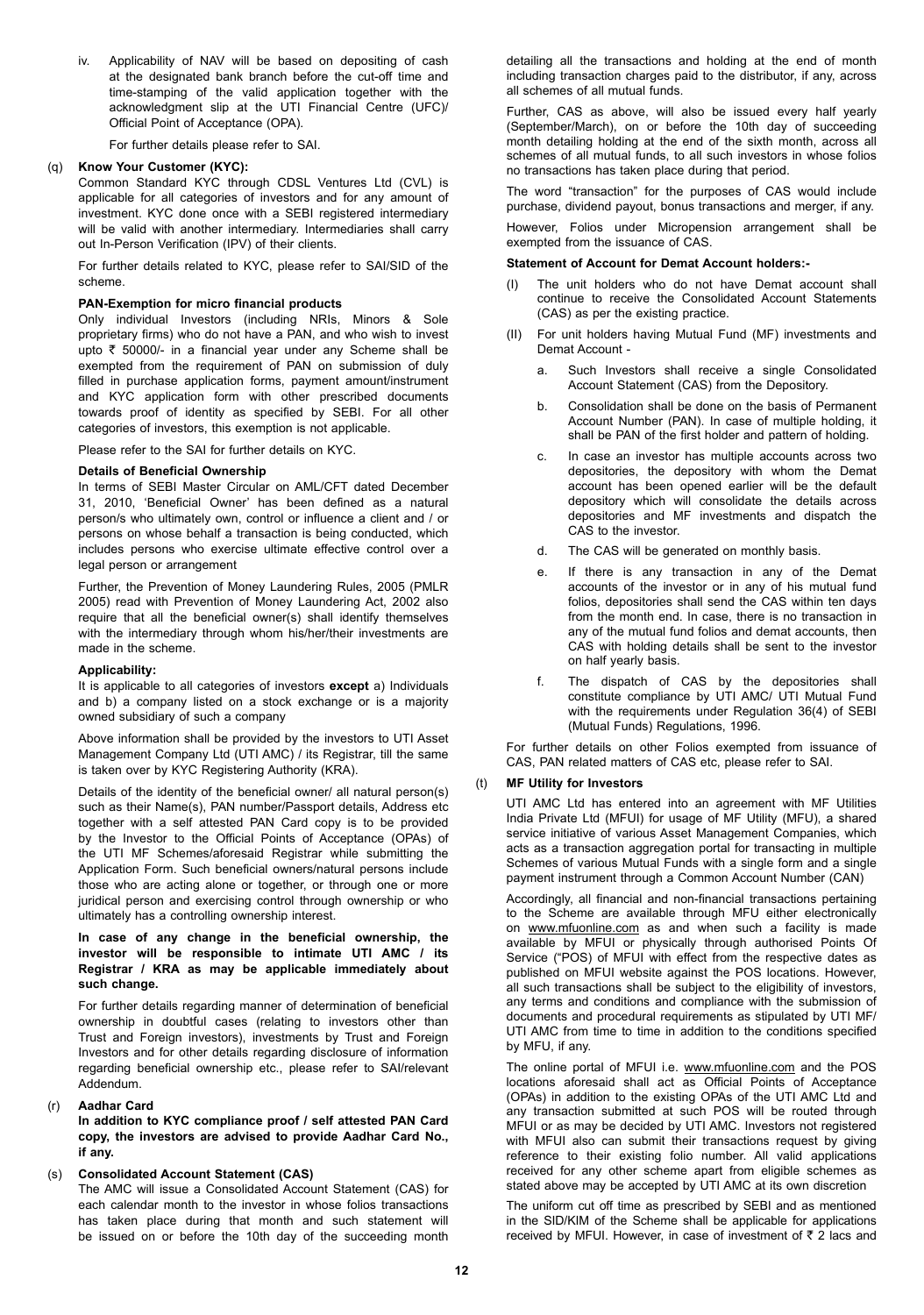above, the applicability of NAV will be subject to the date and time of receipt of credit of amount to the specified bank account of AMC. For further details regarding procedures for obtaining CAN and other particulars about MFU etc, please refer to Addendum No 50 dated 6th February 2015/SAI. Investors may also contact the nearest POS aforesaid for procedures to be complied with in this regard.

(u) E-mail communication: Unitholders who have opted to receive documents/communication by e-mail will be required to download and print the documents/communication after receiving the e-mail from UTI AMC. Should the unitholder experience any difficulty in accessing the electronically delivered documents/communication, the unitholder should advise the Registrars immediately to enable UTI AMC to send the same through alternate means. In case of non receipt of any such intimation of difficulty within 24 hours from receiving the e-mail, it will be regarded as receipt of email by the unitholder. It is deemed that the unitholder is aware of all the security risks including possible third party interception of the documents/communications and contents of the same becoming known to third parties. SMS and Email on the registered address of the investor shall be sent confirming the number of unit allotted within 5 business days from the date of transaction.

## (v) **Abridged Annual Report:**

 The unitholders whose Email ID is registered with UTI Mutual Fund will receive Abridged Annual Report by email unless indicated by the investor otherwise to receive the physical copy. The scheme-wise Abridged Annual report will also be made available on the website of UTI Mutual Fund **(www.utimf.com)**.

(w) **Note on EUIN:** Investors should mention the EUIN of the person who has advised the investor. If left blank, please sign the declaration provided in the application form. EUIN will assist in tackling the problem of mis-selling even if the employee/ relationship manager/sales person leave the employment of the ARN holder /Sub broker.

## **Applicability of EUIN:**

Transactions to be included – Purchases and Switches.

(x) Politically Exposed Persons (PEP) are defined as individuals who are or have been entrusted with prominent public functions in a foreign country, e.g., Heads of States or of Governments, senior politicians, senior Government/judicial/military officers, senior executives of state owned corporations, important political party officials, etc.

## (y) **Risk Mitigation process against Third Party Cheques**

Third party payments are not accepted in any of the schemes of UTI Mutual Fund subject to certain exceptions.

"Third Party Payments" means the payment made through instruments issued from an account other than that of the beneficiary investor mentioned in the application form. However, in case of payments from a joint bank account, the first named applicant/investor has to be one of the joint holders of the bank account from which payment is made.

For further details on documents to be submitted under the process to identify third party payments, Exceptions for accepting such cheques etc, refer to SAI/relevant addenda.

## **Bank Mandate registration as part of the New Folio creation**

In order to reduce frauds and operational risks relating to fraudulent encashment of redemption/dividend proceeds, Investors are required to submit any of the prescribed documents (along with original document for verification) in support of the bank mandate mentioned in the application form for subscription under a new folio, in case these details are not the same as the bank account from which the investment is made.

#### **CHECK LIST** Please ensure that:

**♦** Application Form is filled in Capital letters only

- Your name and address is given in full.
- Your preferred plan and option is selected.
- Your investment is not less than the minimum investment amount.
- Your application is complete and signed by all applicants.
- Cheques are drawn in favour of 'UTI-Dual Advantage Fixed Term Fund Series IV' (in case of Direct Sub Plan, "UTI-Dual Advantage Fixed Term Fund Series IV Direct Sub Plan") dated, signed and crossed 'A/c Payee only'.
- On the reverse of each cheque submitted, the Application Form number is written.
- PAN details of all holders are given failing which your application will be rejected.
- **♦** Copy of KYC acknowledgement for all holders provided by service provider is given, failing which your application will be rejected. **♦** Your bank account details are entered completely and correctly. This is mandatory. If this is not included, your application will be rejected.
- Only CTS-2010 complied cheques are submitted.

(z) Foreign Account Tax Compliance Act (FATCA) is a United States (US) Law aimed at prevention of tax evasion by us citizens and residents ("US Persons") through use of offshore accounts.

FATCA obligates foreign financial institutions (FFIs), including Indian financial institutions to provide the US Internal Revenue Service (IRS) with information and to report on the accounts held by specified US Persons. The term FFI is defined widely to cover a large number of non-US based financial service providers such as mutual funds, depository participants, brokers, custodians as well as banks. FATCA requires enhanced due diligence processes by the FFI so as to identify US reportable accounts.

- The identification of US person will be based on one or more of following ''US indicia''-
- Identification of the Account Holder as a US citizen or resident;
- Unambiguous indication of a US place of birth;
- Current US mailing or residence address (including a US post office box);
- Current US telephone number;
- Standing instructions to transfer funds to an account maintained in USA;
- Current effective power of attorney or signing authority granted to a person with a US address or
- An "in-care of" or "hold mail" address that is the sole address that the Indian Financial Institution has on the file for the Account Holder

Common Reporting Standard - The New Global Standard for Automatic Exchange of Information

On similar lines as FATCA the Organization of Economic Development (OECD), along with the G20 countries, of which India is a member, has released a "Standard for Automatic Exchange of Financial Account Information in Tax Matters", in order to combat the problem of offshore tax evasion and avoidance and stashing of unaccounted money abroad, requiring cooperation amongst tax authorities. The G20 and OECD countries have together developed a Common Reporting Standard (CRS) on Automatic Exchange of Information (AEOI).

**Please refer to Instructions given in the FATCA/CRS Form before filling in the particulars and for further details relating to FATCA/CRS, refer to AMFI India's Circular No.135/ BP/63/2015-16 dated 18th September 2015 and SEBI Circular No. CIR/MIRSD/3/2015 dated 10th September 2015.**

## **(aa) Power of Attorney**

If the investment is made by a Constituted Attorney on behalf of the investor, please furnish the following details and enclose a Notarised copy of the Power of Attorney(PoA) and register the same with the Registrars to the Scheme. If you have already registered your PoA, please provide the PoA Registration Number in the space provided below the signature box in the Application Form

- 1. PoA Holder's Name:  $\Box$ Mr /  $\Box$  Ms
- 2. PoA for  $\Box$  First / Sole Applicant  $\Box$  Second Applicant  $\Box$  Third Applicant
- 3. PAN of PoA Holder (Attach Pan Card Copy)
	- Please Note that PoA Holder must comply with applicable KYC requirements
- 4. Date of Birth: (dd/mm/yyyy) & Email :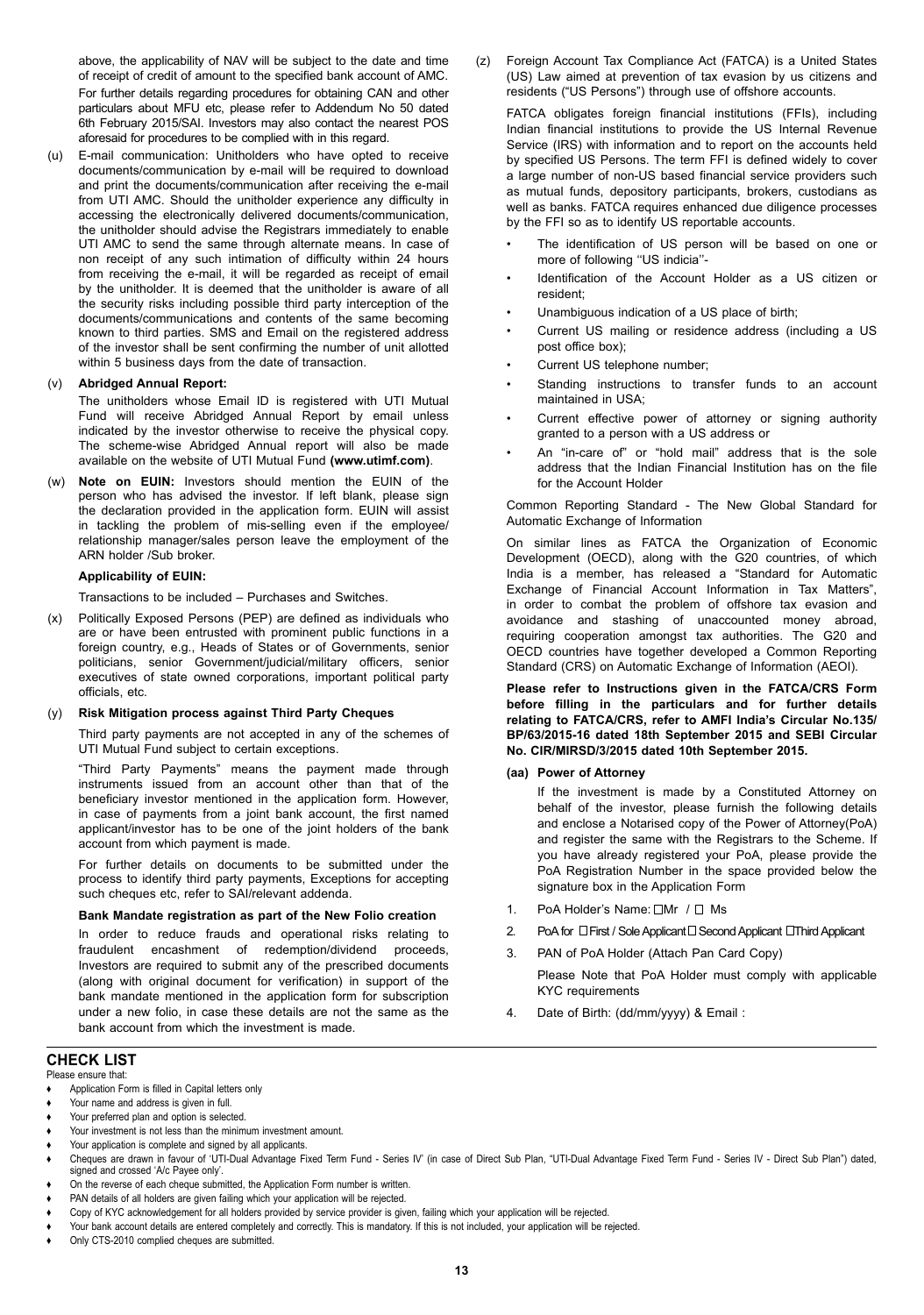

Haq, ek behtar zindagi ka.

## **CORPORATE OFFICE**

UTI Tower, 'Gn' Block, Bandra-Kurla Complex, Bandra (E), Mumbai - 400 051. Tel.: 66786666

## **OFFICIAL POINTS OF ACCEPTANCE**

**UTI FINANCIAL CENTRES**

## **WEST ZONE**

## **GUJARAT REGION**

**Ahmedabad:** 2nd Floor, IFCI Bhavan, Behind Tanishq Show Room, Nr. Lal Bungalow Bus Stand, C G Road, Ahmedabad – 380 006. Gujarat, Tel.: (079) 26462180, 26462905, **Anand:** 12- A, First Floor, Chitrangna Complex, Anand – V. V. Nagar Road, Anand – 388 001, Gujarat, Tel.: (02692) 245943 / 944, Bharuch: 103-105, Aditya Complex, 1st Floor, Near Kashak Circle, Bharuch – 392 001, Gujarat, Tel.:(02642) 227331, **Bhavnagar:** Shree Complex, 6-7 Ground Floor, Opp. Gandhi Smruti, Crescent Circle, Crescent, Bhavnagar – 364 001, Tel.:(0278)- 2519961/2513231, **Bhuj:** First Floor 13 & 14, Jubilee Circle, Opposite All India Radio, Banker's Colony, Bhuj – 370 001, Gujarat, Tel: (02832) 220030, **Gandhinagar:** Shop No.1 & 2, Shree Vallabh Chambers, Nr. Trupti Parlour, Plot 382, Sector 16, Gandhinagar – 382 016, Gujarat Tel : (079) 23240461, 23240786, **Jamnagar:** "Keshav Complex", First Floor, Opp. Dhanvantary College, Pandit Nehru Marg, Jamnagar – 361 001, Tel:(0288)-2662767/68, **Navsari:** 1/4 Chinmay Arcade, Sattapir, Sayaji Road, Navsari – 396 445, Gujarat, Tel: (02637)- 233087, **Rajkot:** Race Course Plaza, Shop No.5,6,7, Ground Floor, Near Income Tax, Rajkot-360 001, Tel:(0281)2433525/244 0701, **Surat:** B-107/108, Tirupati Plaza, Near Collector Office, Athwa Gate, Surat-395 001, Tel: (0261) 2474550, **Vadodara:** G-6 & G-7, "Landmark" Bldg., Transpeck Centre, Race Course Road, Vadodara-390 007, Tel:(0265) 2336962, **Vapi:** GF 1 & GF 2, Shoppers Stop, Near Jay Tower-1, Imran Nagar, Silvassa Road, Vapi – 396 195, Gujarat, Tel: (0260) 2421315.

## **MUMBAI REGION**

**Bandra Kurla Complex**: UTI Tower, 'Gn' Block, Ground Floor, Bandra-Kurla Complex, Bandra (E), Mumbai-400051, Tel: (022) 66786354/6101, **Borivali** : Purva Plaza, Ground Floor, Juntion of S V Road & Shimpoli, Soni Wadi Corner, Borivali (West), Mumbai – 400 092. Tel. No.: (022) 2898 0521/ 5081, **Ghatkopar** : Shop No.1-4, Ground Floor, Sai Plaza, Junction of Jawahar Road and R. B. Mehta Road, Near Ghatkopar Rly Station, Ghatkopar (East), Mumbai - 400 077, Tel: (022) 25012256/25010812/715/833, **Goregaon**: 101, 1st Floor, Accord Commercial Complex, Opposite Bus Depot, Station Road, Goregaon (East), Mumbai – 400 063. Maharashtra, Tel. No.: 022 – 26850849, 26850850, **JVPD**: Unit No.2, Block 'B', Opp. JVPD Shopping Centre, Gul Mohar Cross Road No.9, Andheri (W), Mumbai-400049, Tel:(022) 26201995/26239841, **Kalyan:** Ground Floor, Jasraj Commercial Complex, Chitroda Nagar, Valli Peer, Station Road, Kalyan (West) - 421 301, Tel: (0251) 2316063/7191, **Lotus Court** : Lotus Court Building, 196, Jamshedji Tata Road, Backbay Reclamation, Mumbai-400020, Tel: (022) 22821357, **Marol:** Plot No.12, Road No.9 Behind Hotel Tunga Paradise MIDC Marol, Andheri (East), Mumbai – 400 093, Maharashtra, Tel.: (022) 2836 5138, **Powai** : A-1, Ground Floor, Delphi Orchard Avenue, Hiranandani Business Park, Hiranandani Gardens, Powai, Mumbai–400 076, Tel: (022) 67536797/98, **Thane:** Suraj Arcade, Ground Floor, Next to Deodhar Hospital, Opp. To HDFC Bank, Gokhale Road, Thane (West)-400 602, Tel: (022) 2533 2409, **Vashi**: Shop no. 4, 5 & 6, Plot no. 9, Ganesh Tower, Sector 1, Vashi, Navi Mumbai – 400 703, Tel.: (022) 27820171/74/77.

#### **NAGPUR REGION**

**Amravati:** C-1, VIMACO Tower, S.T. Stand Road, Amravati – 444 602, Maharashtra, Tel.: (0721) 2553126/7/8, **Bhilai:** 38 Commercial Complex, Nehru Nagar (East), Bhilai – 490 020, Distt. Durg, Chhattisgarh, Tel.: (0788) 2293222, 2292777, **Bhopal:** 2nd Floor, V. V. Plaza, 6 Zone II, M. P. Nagar, Bhopal-462 011, Tel: (0755) 2558308, **Gwalior:** 45/A, Alaknanda Towers, City Centre, Gwalior-474011, Tel: (0751) 2234072, **Indore:** UG 3 & 4, Starlit Tower, YN Road, Indore-452 001, Tel:(0731) 2533869/4958, **Jabalpur:** 74-75, 1st Floor, Above HDFC Bank, Gol Bazar, Jabalpur – 482 002, Madhya Pradesh, Tel: (0761) 2480004/5, **Nagpur:** 1st Floor, Shraddha House, S. V. Patel Marg, Kings Way, Nagpur-440 001, Tel: (0712) 2536893, Raipur: Vanijya Bhavan, Sai Nagar, Jail Road, Raipur-492 009, Tel: (0771) 2881410/12, Ratlam: R.S.Paradise, 101, 1<sup>st</sup> Floor, Above Trimurti Sweets, Do Batti Square, Ratlam - 457 001, Madhya Pradesh, Tel.: (07412) 222771/72.

## **REST OF MAHARASHTRA AND GOA**

**Aurangabad:** "Yashodhan", Near Baba Petrol Pump, 10, Bhagya Nagar, Aurangabad – 431 001, Maharashtra, Tel.: (0240) 2345219 / 29, **Chinchwad** : City Pride, 1st Floor, Plot No.92/C, D III Block, MIDC, Mumbai-Pune Highway, Kalbhor Nagar, Chinchwad, Pune-411 019, Tel: (020) 65337240, **Jalgaon:** First Floor, Plot No-68, Zilha Peth, Behind Old Court, Near Gujrat Sweet Mart, Jalgaon (Maharashtra), Pin - 425 001, Tel.: (257) 2240480/2240486, **Kolhapur:** 11 & 12, Ground Floor, Ayodhya Towers, C S No 511, KH-1/2, 'E' Ward, Dabholkar Corner, Station Road, Kolhapur-416 001, Tel.: (0231) 2666603/2657315, **Margao:** Shop No. G-6 & G-7, Jeevottam Sundara, 81, Primitive Hospicio Road, Behind Cine Metropole, Margao, Goa-403 601, Tel.: (0832) 2711133, **Nasik:** Apurva Avenue, Ground Floor, Near Kusumagraj Pratishthan, Tilak Wadi, Nasik-422002, Tel: (0253) 2570251/252, **Panaji:** E.D.C. House, Mezzanine Floor, Dr. A.B. Road, Panaji, Goa-403 001, Tel: (0832) 2222472, **Pune:** Ground Floor, Shubhadra Bhavan, Apte Road, Opposite Ramee Grand Hotel, Pune – 411 004. Maharashtra, Tel.: (020) 25521052 / 53 / 54 / 55 / 63, **Solapur:** 157/2 C, Railway Lines, Rajabhau Patwardhan Chowk, Solapur – 413 003, Maharashtra, Tel.: (0217) 223 11767.

## **NORTH ZONE**

## **CHANDIGARH REGION**

**Ambala:** 5686-5687, Nicholson Road, Ambala Cantt, Haryana, Pin-133 001, Tel.: (0171) 2631780, **Amritsar:** 69, Court Road, Amritsar-143001, Tel: (0183) 2564388, **Bhatinda:** 2047, II Floor, Crown Plaza Complex, Mall Road, Bhatinda – 151 001, Punjab, Tel: (0164) 223 6500, **Chandigarh:** Jeevan Prakash (LIC Bldg.), Sector 17-B, Chandigarh-160 017, Tel: (0172) 2703683, **Jalandhar:** "Ajit Complex", First Floor, 130 Ranjit Nagar, G. T. Road, Jalandhar-144 001, Tel: (0181) 22324756, **Jammu:** Gupta's Tower, CB - 13, 2nd Floor, Rail Head Comp. Jammu - 180004, Jammu & Kashmir, Tel. : (0191) 2470627 **Ludhiana:** Ground Floor, S CO 28, Feroze Gandhi Market, Ludhiana-141 001, Tel: (0161) 2441264, **Panipat:** Office no.7, 2nd Floor, N K Tower, Opposite ABM AMRO Bank, G T Road, Panipat – 132 103, Haryana, Tel.: (0180) 263 1942, **Patiala:** SCO No. 43, Ground Floor, New Leela Bhawan, Patiala, Punjab-147 001, Tel: (0175) 2300341, **Shimla:** Bell Villa, 5th Floor, Below Scandal Point, The Mall, Shimla, Himachal Pradesh - 171 001, Tel. No.: (0177) 2657 803.

## **DELHI REGION**

**Dehradun:** 56, Rajpur Road, Hotel Classic International, Dehradun-248 001, Tel: (0135) 2743203, **Faridabad:** Shop No.6, First Floor, Above AXIS Bank, Crown Complex, 1 & 2 Chowk, NIT, Faridabad-121 001, Tel: (0129) 2424771, **Ghaziabad:** C-53 C, Main Road, RDC, Opp. Petrol Pump, Ghaziabad - 201001, Uttar Pradesh, Tel: (0120) 2820920/23, **Gurgaon:** SCO 28, 1st floor, Sector 14, Gurgaon–122 001, Haryana, Tel: (0124) 4245200, **Haridwar:** First Floor, Ashirwad Complex, Near Ahuja Petrol Pump, Opp Khanna Nagar, Haridwar – 249407, Tel.: (01334) 312828, **Janak Puri:** Bldg. No.4, First Floor, B-1, Community Centre, B-Block, Janak Puri, New Delhi – 110 058, Tel.: (011) 25523246/47/48, **Laxmi Nagar:** Flat No. 104-106, 1st Floor, Laxmi Deep Building, Laxmi Nagar District Centre, Laxmi Nagar, New Delhi – 110092, Tel. No. (011) 2252 9398 / 9374, **Meerut:** 10/8 Ground Floor, Niranjan Vatika, Begum Bridge Road, Near Bachcha Park, Meerut - 250 001, Uttar Pradesh, Tel.: (0121) 648031/2, **Moradabad:** Shri Vallabh Complex, Near Cross Road Mall, Civil Lines, Moradabad – 244 001, Uttar Pradesh, Tel.: (0591) 2411220, **Nehru Place**: G-7, Hemkunt Tower (Modi Tower), 98, Nehru Place (Near Paras Cinema), New Delhi-110 019, Tel: (011) 28898128, **New Delhi**: 13th Floor, Jeevan Bharati, Tower II, Connaught Circus, New Delhi - 110 001. Tel: (011) 2332 7497, 2373 9491/2, Noida: J-26, Ground Floor, Near Centre Stage Mall, Sector 18, Noida -201 301, Tel: (0120) 2512311 to 314, **Pitam Pura**: G-5-10 Aggarwal Cyber Plaza, Netaji Subhash Place, Pitam Pura, Delhi – 110 034, Tel: (011) 27351001.

## **RAJASTHAN REGION**

**Ajmer**: Uday Jyoti Complex, First Floor, India Motor Circle, Kutchery Road, Ajmer-305 001, Tel: (0145) 2423948**, Alwar**: Plot No.1, Jai Complex (1st Floor), Above AXIS Bank, Road No.2, Alwar – 301 001, Rajasthan, Tel.:(0144) 2700303/4**, Bhilwara**: B-6 Ground Floor, S K Plaza, Pur Road, Bhilwara – 311 001, Rajasthan, Tel.: (01482) 242220/21, **Bikaner**: Gupta Complex, 1st Floor, Opposite Chhapan Bhog, Rani Bazar, Bikaner – 334 001, Rajasthan, Tel: (0151) 2524755**, Jaipur**: 2nd Floor, Anand Bhavan, Sansar Chandra Road, Jaipur-302 001, Tel: (0141)-4004941/43 to 46**, Jodhpur**: 51 Kalpataru Shopping Centre, Shastri Nagar, Near Ashapurna Mall, Jodhpur - 342 005,Tel.: (0291)-5135100, **Kota**: Sunder Arcade, Plot No.1, Aerodrome Circle, Kota-324007, Tel: (0744)-2502242/07, Sikar: 9-10, 1st Floor, Bhasker Height, Ward No.28, Silver Jubilee Road, Shramdaan Marg, Nr. S K Hospital, Sikar, Rajasthan – 332 001, Tel: (01572) 271044, 271043,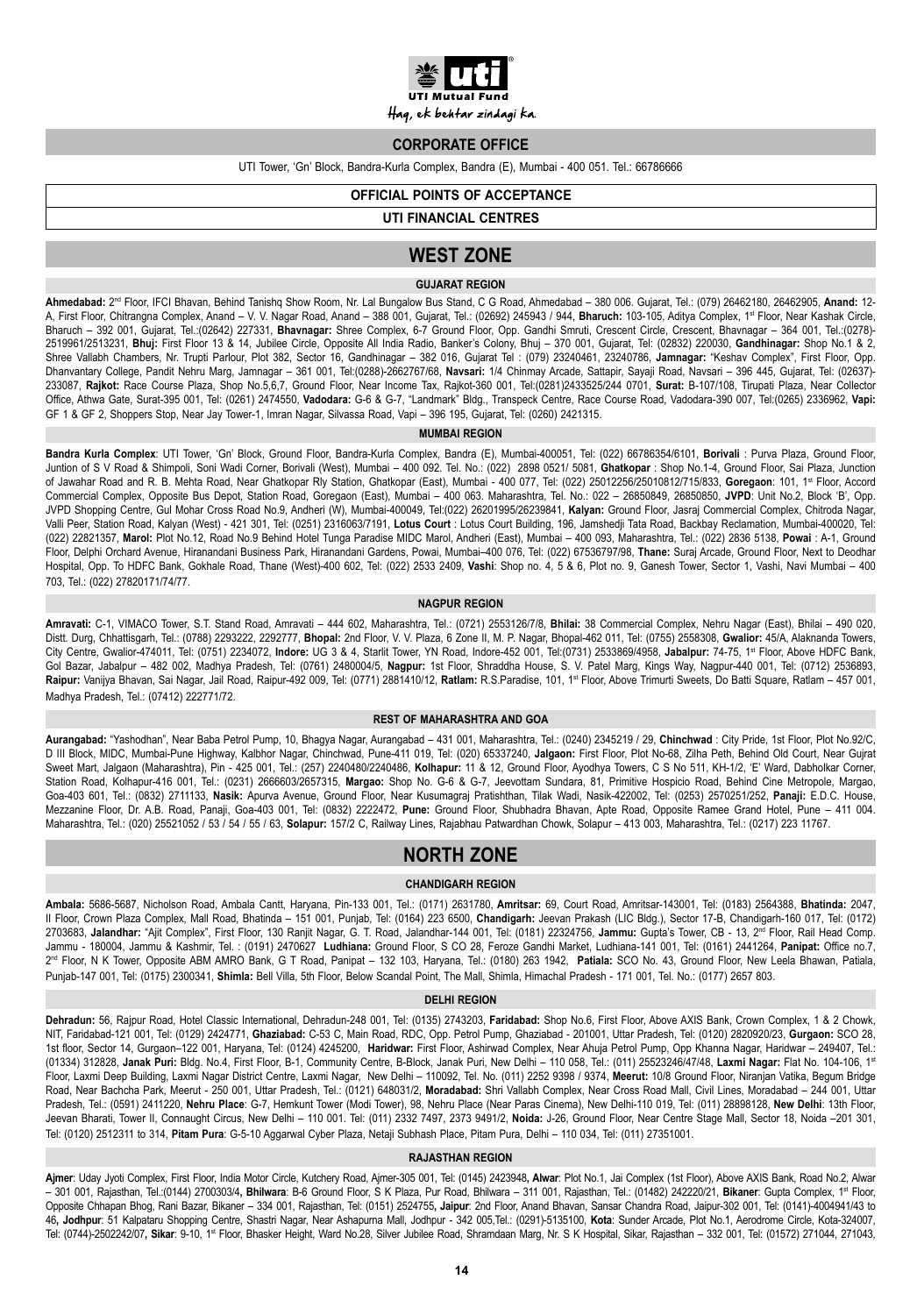**Sriganganagar**: Shop No.4 Ground Floor, Plot No.49, National Highway No.15, Opp. Bhihani Petrol Pump, Sriganganagar – 335 001, Rajasthan, Tel: (0154) 2481602**, Udaipur**: Ground Floor, RTDC Bldg., Hotel Kajri, Shastri Circle, Udaipur-313001, Tel: (0294)– 2423065/66/67**.**

### **UTTAR PRADESH REGION**

**Agra:** FCI Building, Ground Floor, 60/4, Sanjay Place, Agra–282 002, Tel: (0562) 2857789, 2858047, **Aligarh:** 3/339-A Ram Ghat Road, Opp. Atrauli Bus Stand, Aligarh, Uttar Pradesh–202 001, Tel : (0571) 2741511, **Allahabad:** 4, Sardar Patel Marg, 1st Floor, Civil Lines, Allahabad-211 001, Tel: (0532) 2561028, **Bareilly:** 116-117 Deen Dayal Puram, Bareilly, Uttar Pradesh-243 005, Tel.: (0581) 2303014, **Gorakhpur:** Cross Road The Mall, Shop No. 16 - 20, 1st Floor, Bank Road, A. D. Chowk, Gorakhpur - 273 001, Uttar Pradesh, Tel.: (0551) 220 4995 / 4996, **Kanpur:** 16/77, Civil Lines, Kanpur-208 001, Tel: (0512) 2304278, **Lucknow:** Aryan Business Park, 2nd floor, 19/32 Park Road (old 90 M G Road), Lucknow-226 001, Tel: (0522) 2238491/2238598, **Varanasi:** 1st Floor, D-58/2A-1, Bhawani Market, Rathyatra, Varanasi-221 010, Tel: (0542) 2226881.

## **EAST ZONE**

#### **BIHAR REGION**

**Bhagalpur:** 1st floor, Kavita Apartment, Opposite Head Post Office, Mahatma Gandhi Road, Bhagalpur-812 001, Bihar, Tel.: (0641) 2300040/41, **Darbhanga:** VIP Road, Allalpatti, Opposite Mahamaya Nursing Home, P.O. Darbhanga Medical College, Laheraisarai, Dist – Darbhanga, Bihar – 846 003, Tel.: (06272) 250 033, **Gaya:** 1st Floor, Zion Complex, Opp. Fire Brigade, Swarajpuri Road, Gaya-823 001, Bihar, Tel: (0631) 2221623, **Muzaffarpur:** Ground Floor, LIC 'Jeevan Prakash' Bldg., Uma Shankar Pandit Marg, Opposite Devisthan (Devi Mandir) Club Road, Muzaffarpur (Bihar), Pin - 842 002, Tel.: (0621) 2265091, Patna: 3<sup>rd</sup> Floor, Harshwardhan Arcade, Beside Lok Nayak Jai Prakash Bhawan, (Near Dak Bunglow Crossing), Fraser Road, Patna – 800 001, Bihar, Tel: (0612) 2200047.

#### **NORTH EAST REGION**

**Agartala:** Suriya Chowmohani, Hari Ganga Basak Road, Agartala - 799 001, Tripura, Tel.: (0381) 2387812, **Guwahati:** 1st Floor, Hindustan Bldg., M.L. Nehru Marg, Panbazar, Guwahati-781 001, Tel: (0361) 254 5870, **Shillong:** Saket Bhawan, Above Mohini Store, Police Bazar, Shillong-793 001, Meghalaya, Tel.: (0364) 250 0910, **Silchar:** First Floor, N. N. Dutta Road, Shillong Patty, Silchar, Assam - 788 001, Tel.: (03842) 230082/230091, **Tinsukia:** Ward No.6, Chirwapatty Road, Tinsukia – 786 125, Assam, Tel.: (0374) 234 0266/234 1026.

#### **ORISSA & JHARKHAND REGION**

**Bokaro:** Plot C-1, 20-C (Ground Floor), City Centre, Sector – 4, Bokaro Steel City, Bokaro – 827 004, Jharkhand, Tel.: (06542) 323865, 233348, **Dhanbad:** 111 & 112, Shriram Mall, Shastri Nagar, Bank More, Dhanbad-826 001, Tel.: (0326) 6451 971/2304676, **Jamshedpur:** 1-A, Ram Mandir Area, Gr. & 2nd Floor, Bistupur, Jamshedpur-831 001, Tel: (0657) 2756074, **Ranchi :** Shop No. 8 & 9, SPG Mart, Commercial Complex, Old H B Road, Bahu Bazar, Ranchi-834 001, Tel: (0651) 2900 206/07, **Balasore:** Plot No.570, 1st Floor, Station Bazar, Near Durga Mandap, Balasore – 756 001, Orissa, Tel.: (06782) 241894/241947, **Berhampur:** 4th East Side Lane, Dharma Nagar, Gandhi Nagar, Berhampur - 760 001, Orissa, Tel.: (0680) 2225094/95, **Bhubaneshwar:** 1st & 2nd Floor, OCHC Bldg., 24, Janpath, Kharvela Nagar, Nr. Ram Mandir, Bhubaneshwar-751 001, Tel: (0674) 2410995, **Cuttack:** Roy Villa, 2nd floor, Bajrakabati Road, P.O.-Buxi Bazar, Cuttack-753 001, Orissa, Tel: (0671) 231 5350/5351/5352, **Rourkela:** Shree Vyas Complex, Ground Floor, Panposh Road, Near Shalimar Hotel, Rourkela – 769 004, Orissa, Tel.: (0661) 2401116/2401117, **Sambalpur:** Plot No.2252/3495, 1st Floor, Budharaja, Opp. Budharaja Post Office, Sambalpur, Orissa-768 004, Tel: (0663) 2520214.

#### **WEST BENGAL REGION**

Baharampur: 1/5 K K Banerjee Road, 1<sup>st</sup> Floor, Gorabazar, Baharampur – 742 101, West Bengal, Tel.: (03482) 277163, Barasat: 57 Jessore Road, 1st Floor, Sethpukur, Barasat, North 24 Paraganas, Pin-700 124, West Bengal, Tel.: (033) 25844583, **Bardhaman:** Sree Gopal Bhavan, 37 A, G.T.Road, 2nd Floor, Parbirhata, Bardhaman – 713 101, West Bengal, Tel.: (0342) 2647238, **Durgapur:** 3rd Administrative Bldg., 2nd Floor, Asansol Durgapur Dev. Authority, City Centre, Durgapur-713216, Tel: (0343) 2546831, **Kalyani:** B-12/1 Central Park, Kalyani -741 235, District: Nadia, West Bengal, Tel.: (033) 25025135/6, **Kharagpur:** M/s. Atwal Real Estate Pvt. Ltd., 1st Floor, M S Tower, O.T. Road, Opp. College INDA, Kharagpur, Paschim Midnapore-721 305, Tel: (0322) 228518, 29, **Kolkata** : Netaji Subhash Chandra Road, Kolkata-700 001, Tel: (033) 22436571/22134832, **Malda:** 10/26 K J Sanyal Road, 1st Floor, Opp Gazole Taxi Stand, Malda – 732 101, West Bengal, Tel.: (03512) 223681/724/728, **Rash Behari** : Ground Floor, 99 Park View Appt., Rash Behari Avenue, Kolkata-700 029, Tel.: (033) 24639811, **Salt Lake City** : AD-55, Sector-1, Salt Lake City, Kolkata-700 064, Tel.: (033) 23371985, **Serampore:** 6A/2, Roy Ghat Lane, Hinterland Complex, Serampore, Dist. Hooghly – 712 201, West Bengal, Tel.: (033) 26529153/9154, **Siliguri:** Ground Floor, Jeevan Deep Bldg., Gurunanak Sarani, Sevoke Rd., Silliguri-734 401, Tel: (0353) 2535199.

## **SOUTH ZONE**

## **ANDHRA PRADESH REGION**

**Guntur:** Door No.12-25-170, Ground Floor, Kothapet Main Road, Guntur–522 001, Tel: (0863)-2333819, **Hyderabad** : Lala II Oasis Plaza, 1st floor, 4-1-898 Tilak Road, Abids, Hyderabad-500 001, Tel: (040) 24750281/24750381/382, **Kadapa:** No. 2/790, Sai Ram Towers, Nagarajpeta, Kadapa-516 001, Tel: (08562) 222121/131,**Nellore:** Plot no.16/1433, Sunshine Plaza, 1<sup>st</sup> Floor, Ramalingapuram Main Road, Nellore – 524 002, Andhra Pradesh, Tel: (0861) 2335818/19, Punjagutta : 6-3-679, First Floor, Elite Plaza, Opp. Tanishq, Green Land Road, Punjagutta, Hyderabad-500 082, Tel: (040)-23417246, **Rajahmundry:** Door No.7-26-21, 1st Floor, Jupudi Plaza, Maturi Vari St., T. Nagar, Dist. – East Godavari, Rajahmundry – 533101, Andhra Pradesh, Tel.: (0883) 2008399/2432844, **Secunderabad** : 10-2-99/1, Ground Floor, Sterling Grand CVK, Road No. 3, West Marredpally, Secunderabad-500 026, Tel: (040) 27711524, **Tirupati:** D no. 20-1-201-C, Ground Floor, Korlagunta junction, Tirumala Byepass Road, Tirupati-517 501, Andhra Pradesh, Tel.: (0877) 2100607/2221307, **Vijaywada:** 29-37-123, 1st Floor, Dr. Sridhar Complex, Vijaya Talkies Junction, Eluru Road, Vijaywada-520 002, Tel:(0866) 2444819, **Vishakhapatnam:** 202, 1st Floor, Door No.9-1-224/4/4, Above Lakshmi Hyundai Car Showroom, C.B.M. Compound, Near Ramatalkies Junction, Visakhapatnam-530 003, Tel : (0891) 2550 275, **Warangal:** House No.9-2-31, Shop No.23 & 24, 1st Floor, Nirmala Mall, J P N Road, Warangal-506 002, Tel: (0870) 2441099 / 2440766.

### **KARNATAKA REGION**

**Bengaluru :** 1st Floor, Centenary Building, No.28, M G Road, Bengaluru – 560001, Karnataka, Tel. No. (080) 2559 2125, **Belgaum:** 1st Floor, 'Indira', Dr. Radha Krishna Marg 5th Cross, Subhash Market, Hindwadi, Belgaum - 590 011, Karnataka, Tel.: (0831) 2423637, **Bellary:** Kakateeya Residency, Kappagal Road, Gandhinagar, Bellary – 583 103, Karnataka, Tel: (08392) 255 634/635, **Davangere:** No.998 (Old No.426/1A) "Satya Sadhana", Kuvempu Road, Lawers Street, K. B. Extension, Davangere - 577 002, Karnataka, Tel.: (08192) 231730/1, **Gulbarga:** F-8, First Floor, Asian Complex, Near City Bus Stand, Head Post Office Road, Super Market, Gulbarga – 585 101, Karnataka, Tel.: (08472) 273864/865, **Hubli:** 1st Floor, Kalburgi Square, Desai Cross, T B Road, Hubli-580 029, Dist Dharwad, Karnataka State, Tel: (0836)-2363963/64, **Jayanagar:** 427 / 14-1, Harmony, 9th Main Road, Near 40th Cross, 5th Block, Jayanagar, Bengaluru -560 041, Tel: (080) 22440837, 64516489, **Malleswaram:** No.60, Maruthi Plaza, 8th Main, 18th Cross Junction, Malleswaram West, Bengaluru-560 055, Tel.: (080) 23340672, **Mangalore:** 1st Floor, Souza Arcade, Near Jyothi Circle, Balmatta Road, Mangalore-575 001, Karnataka, Tel: (0824) 2426290, 2426258, **Mysore:** No.2767/B, New No. 83/B, Kantharaj Urs Road, Saraswathipuram 1st Main, Opposite to Saraswathi Theatre, Mysore-570 009, Tel: (0821)-2344425,

#### **TAMIL NADU & KERALA**

**Annanagar** : W 123, III Avenue, Annanagar, Chennai – 600 040, Tel: (044) 65720030, **Chennai Main** Capital Towers, Ground Floor, 180, Kodambakkam High Road, Nungambakkam, Chennai – 600 034. Tamil Nadu, Tel.: (044) 48574545/46/47, **Kochi:** Ground Floor, Palackal Bldg., Chittoor Road, Nr. Kavitha International Hotel, Iyyattu Junction, Ernakulam, Cochin-682 011, Kerala, Tel: (0484) 238 0259/2163, 286 8743, Fax: (0484) 237 0393, **Coimbatore:** U R House, 1st Floor, 1056-C, Avinashi Road, Opp. Nilgiris Dept. Stores, Coimbatore-641 018, Tel: (0422) 2244973, **Kottayam:** Muringampadam Chambers, Ground Floor, Door No.17/480-F, CMS College Road, CMS College Junction, Kottayam–686 001, Tel.: (0481) 2560734, **Kozhikode:** Aydeed Complex, YMCA Cross Road, Kozhikode - 673 001, Kerala, Tel.: (0495) 2367284 / 324, **Madurai:** "Jeevan Jyothi Building", First Floor, 134 Palace Road, Opp. to Christian Mission Hospital, Madurai - 625 001, Tel.: (0452) 2333317, **Salem:** No.2/91, Sri Vari Complex, First Floor, Preethee Bajaj Upstairs, New Bus Stand Road, Meyyanur, Salem - 636 004, Tel.: (0427) 2336163, **T Nagar** : 1st Floor, 29, North Usman Road, T Nagar, Chennai-600 017, Tel: (044) 65720011/12, **Thiruvananthapuram:** T C 15/49(2), 1st Floor, Saran Chambers, Vellayambalam, Thriuvananthapuram-695 010, Tel: (0471) 2723674, **Trichur:** 26/621-622, Kollannur Devassy Building, 1st Floor, Town Hall Road, Thrissur-680 020, Tel. No.:(0487) 2331 259/495, **Tirunelveli:** 1st Floor, 10/4 Thaha Plaza, South Bypass Road, Vannarpet, Tirunelveli–627 003. Tel.: (0462) 2500186, **Tirupur:** 47, Court Street, Sabhapathipuram, Tirupur – 641 601, Tamil Nadu, Tel.: (0421) 223 6337/6339, **Trichy:** Kingston Park No.19/1, Puthur High Road, (Opp. Aruna Theatre), Puthur, Tiruchirapalli-620 017, Tel.: (0431) 2770713, **Vellore:** S R Arcade, 1st floor, 15/2 No.30, Officers Line, Vellore – 632 001, Tamil Nadu, Tel.: (0416) 223 5357/5339.